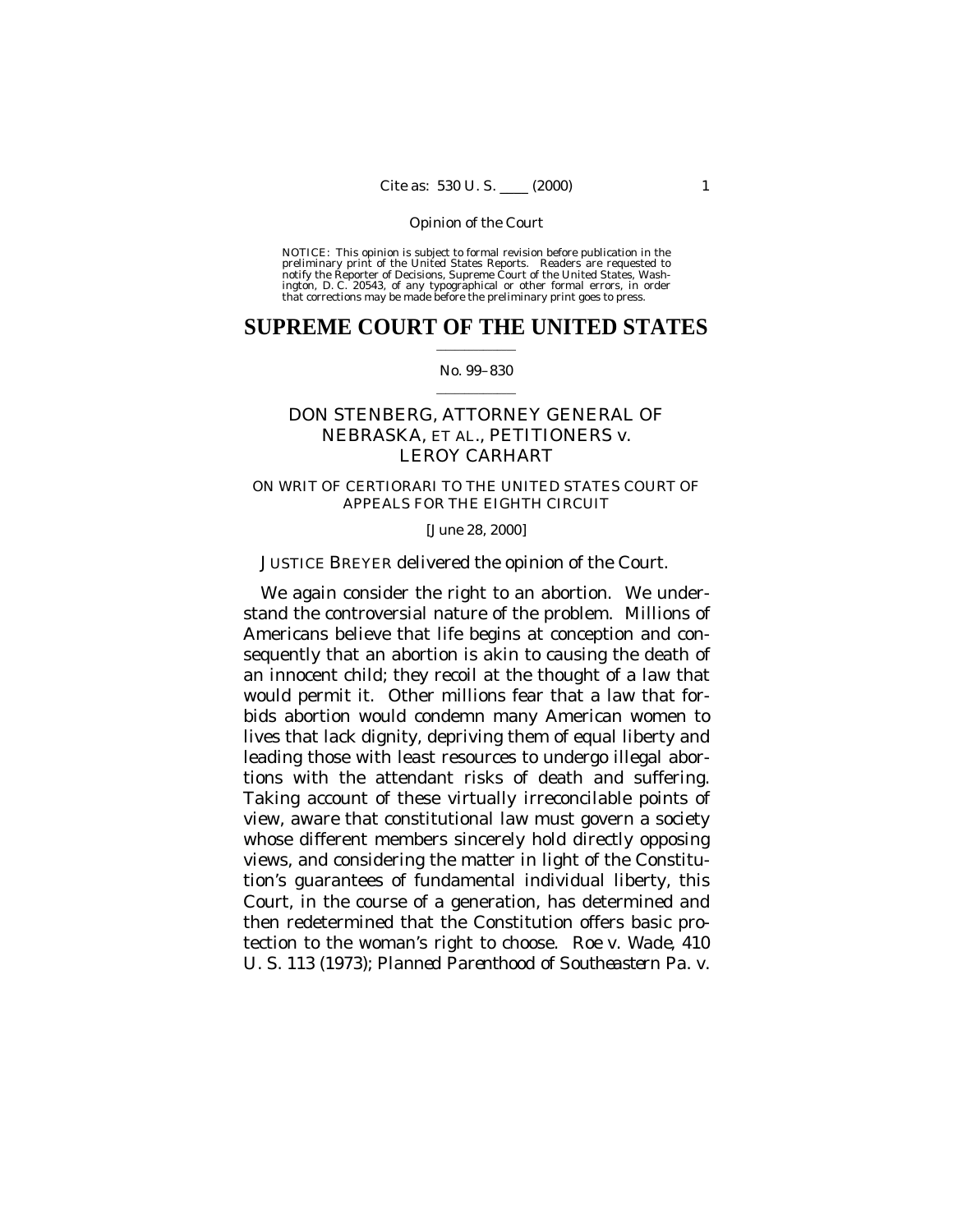*Casey,* 505 U. S. 833 (1992). We shall not revisit those legal principles. Rather, we apply them to the circumstances of this case.

Three established principles determine the issue before us. We shall set them forth in the language of the joint opinion in *Casey*. First, before "viability . . . the woman has a right to choose to terminate her pregnancy." *Id.*, at 870 (joint opinion of O'CONNOR, KENNEDY, and SOUTER, JJ.).

Second, "a law designed to further the State's interest in fetal life which imposes an undue burden on the woman's decision before fetal viability" is unconstitutional. *Id.*, at 877. An "undue burden is . . . shorthand for the conclusion that a state regulation has the purpose or effect of placing a substantial obstacle in the path of a woman seeking an abortion of a nonviable fetus." *Ibid*.

Third, "'subsequent to viability, the State in promoting its interest in the potentiality of human life may, if it chooses, regulate, and even proscribe, abortion except where it is necessary, in appropriate medical judgment, for the preservation of the life or health of the mother.'" *Id.*, at 879 (quoting *Roe* v. *Wade*, *supra*, at 164–165).

We apply these principles to a Nebraska law banning "partial birth abortion." The statute reads as follows:

"No partial birth abortion shall be performed in this state, unless such procedure is necessary to save the life of the mother whose life is endangered by a physical disorder, physical illness, or physical injury, including a life-endangering physical condition caused by or arising from the pregnancy itself." Neb. Rev. Stat. Ann. §28–328(1) (Supp. 1999).

The statute defines "partial birth abortion" as:

"an abortion procedure in which the person performing the abortion partially delivers vaginally a living unborn child before killing the unborn child and com-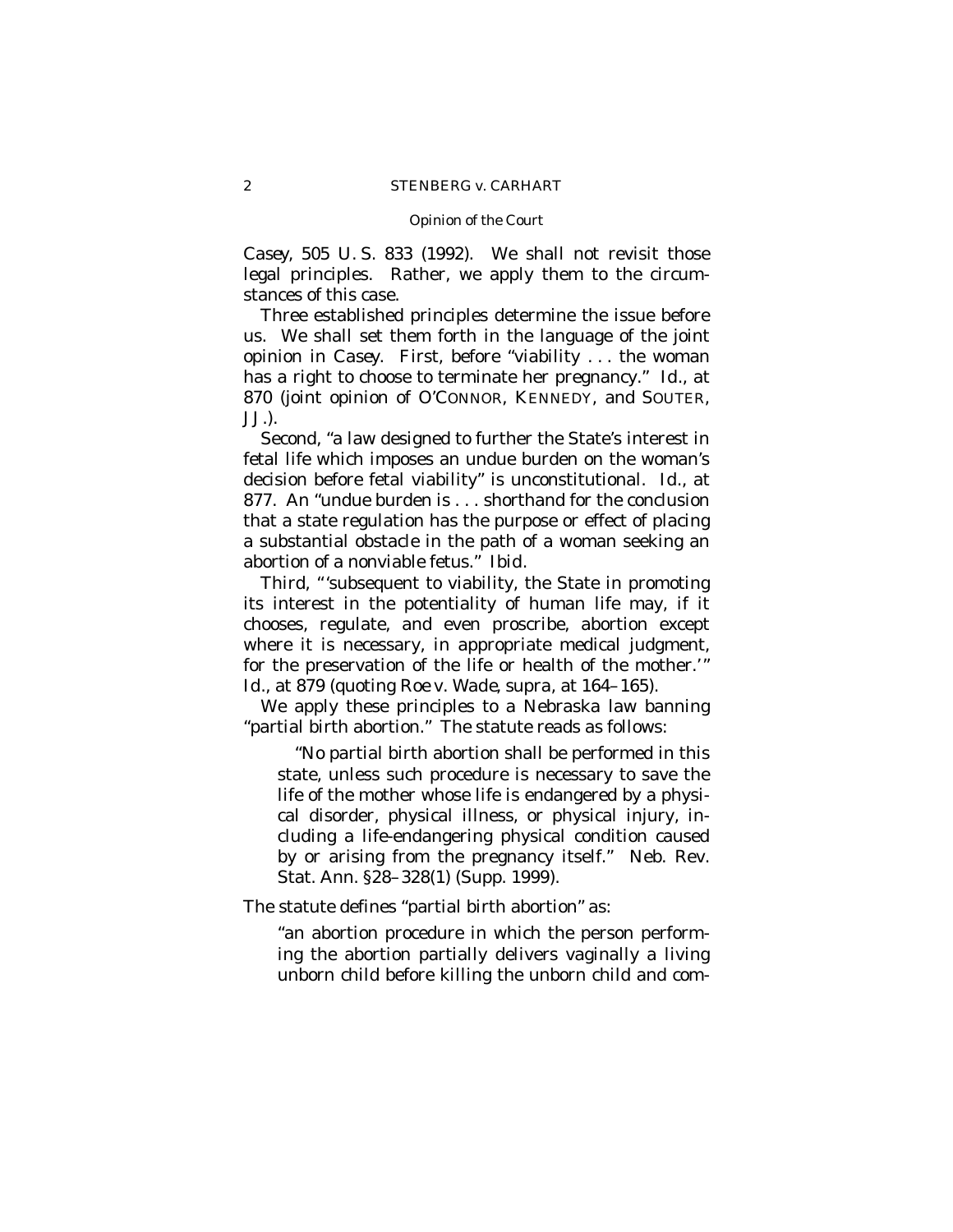pleting the delivery." §28–326(9).

It further defines "partially delivers vaginally a living unborn child before killing the unborn child" to mean

"deliberately and intentionally delivering into the vagina a living unborn child, or a substantial portion thereof, for the purpose of performing a procedure that the person performing such procedure knows will kill the unborn child and does kill the unborn child." *Ibid.*

The law classifies violation of the statute as a "Class III felony" carrying a prison term of up to 20 years, and a fine of up to \$25,000. §§28–328(2), 28–105. It also provides for the automatic revocation of a doctor's license to practice medicine in Nebraska. §28–328(4).

We hold that this statute violates the Constitution.

## I A

Dr. Leroy Carhart is a Nebraska physician who performs abortions in a clinical setting. He brought this lawsuit in Federal District Court seeking a declaration that the Nebraska statute violates the Federal Constitution, and asking for an injunction forbidding its enforcement. After a trial on the merits, during which both sides presented several expert witnesses, the District Court held the statute unconstitutional. 11 F. Supp. 2d 1099 (Neb. 1998). On appeal, the Eighth Circuit affirmed. 192 F. 3d 1142 (1999); cf. *Hope Clinic* v. *Ryan*, 195 F. 3d 857 (CA7 1999) (en banc) (considering a similar statute, but reaching a different legal conclusion). We granted certiorari to consider the matter.

## B

Because Nebraska law seeks to ban one method of aborting a pregnancy, we must describe and then discuss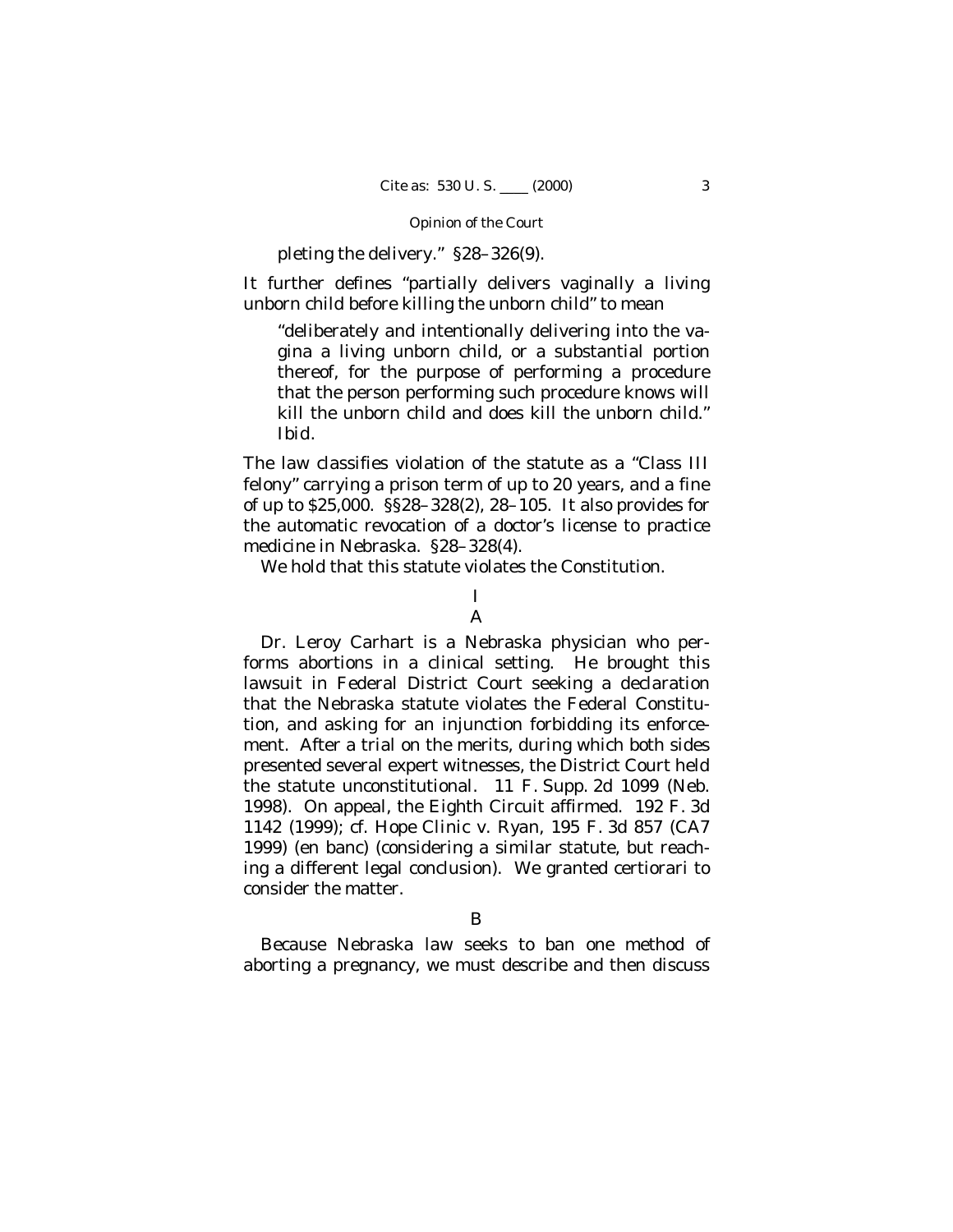### Opinion of the Court

several different abortion procedures. Considering the fact that those procedures seek to terminate a potential human life, our discussion may seem clinically cold or callous to some, perhaps horrifying to others. There is no alternative way, however, to acquaint the reader with the technical distinctions among different abortion methods and related factual matters, upon which the outcome of this case depends. For that reason, drawing upon the findings of the trial court, underlying testimony, and related medical texts, we shall describe the relevant methods of performing abortions in technical detail.

The evidence before the trial court, as supported or supplemented in the literature, indicates the following:

1. About 90% of all abortions performed in the United States take place during the first trimester of pregnancy, before 12 weeks of gestational age. Centers for Disease Control and Prevention, Abortion Surveillance— United States, 1996, p. 41 (July 30, 1999) (hereinafter Abortion Surveillance). During the first trimester, the predominant abortion method is "vacuum aspiration," which involves insertion of a vacuum tube (cannula) into the uterus to evacuate the contents. Such an abortion is typically performed on an outpatient basis under local anesthesia. 11 F. Supp. 2d, at 1102; Obstetrics: Normal & Problem Pregnancies 1253–1254 (S. Gabbe, J. Niebyl, & J. Simpson eds. 3d ed. 1996). Vacuum aspiration is considered particularly safe. The procedure's mortality rates for first trimester abortion are, for example, 5 to 10 times lower than those associated with carrying the fetus to term. Complication rates are also low. *Id.*, at 1251; Lawson et al., Abortion Mortality, United States, 1972 through 1987, 171 Am. J. Obstet. Gynecol. 1365, 1368 (1994); M. Paul, et al., A Clinicians Guide to Medical and Surgical Abortion 108– 109 (1999) (hereinafter Medical and Surgical Abortion). As the fetus grows in size, however, the vacuum aspiration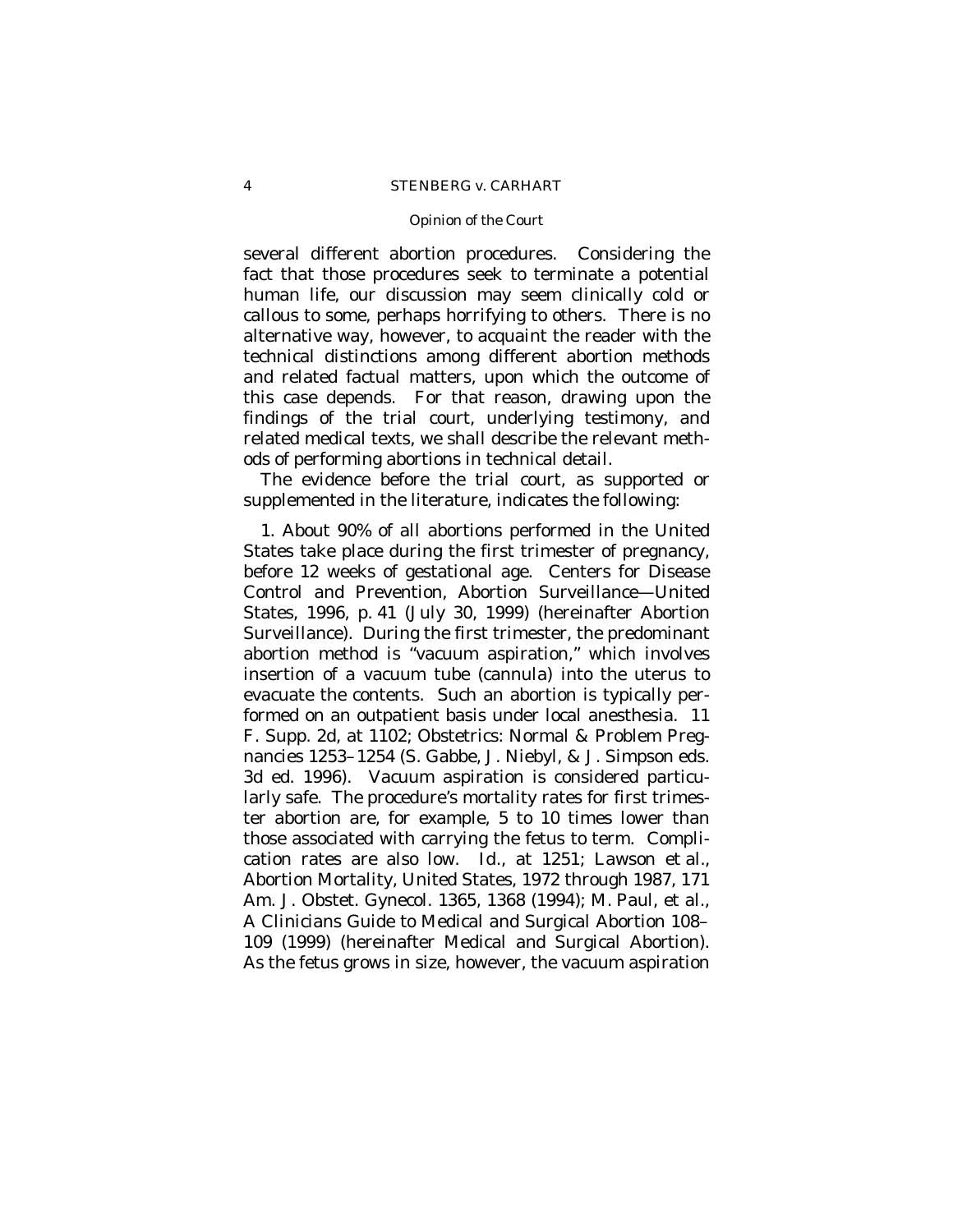method becomes increasingly difficult to use. 11 F. Supp. 2d, at 1102–1103; Obstetrics: Normal & Problem Pregnancies, *supra*, at 1268.

2. Approximately 10% of all abortions are performed during the second trimester of pregnancy (12 to 24 weeks). Abortion Surveillance 41. In the early 1970's, inducing labor through the injection of saline into the uterus was the predominant method of second trimester abortion. *Id.*, at 8; *Planned Parenthood of Central Mo.* v. *Danforth,* 428 U. S. 52, 76 (1976). Today, however, the medical profession has switched from medical induction of labor to surgical procedures for most second trimester abortions. The most commonly used procedure is called "dilation and evacuation" (D&E). That procedure (together with a modified form of vacuum aspiration used in the early second trimester) accounts for about 95% of all abortions performed from 12 to 20 weeks of gestational age. Abortion Surveillance 41.

3. D&E "refers generically to transcervical procedures performed at 13 weeks gestation or later." American Medical Association, Report of Board of Trustees on Late-Term Abortion, App. 490 (hereinafter AMA Report). The AMA Report, adopted by the District Court, describes the process as follows.

Between 13 and 15 weeks of gestation:

"D&E is similar to vacuum aspiration except that the cervix must be dilated more widely because surgical instruments are used to remove larger pieces of tissue. Osmotic dilators are usually used. Intravenous fluids and an analgesic or sedative may be administered. A local anesthetic such as a paracervical block may be administered, dilating agents, if used, are removed and instruments are inserted through the cervix into the uterus to removal fetal and placental tissue. Because fetal tissue is friable and easily broken,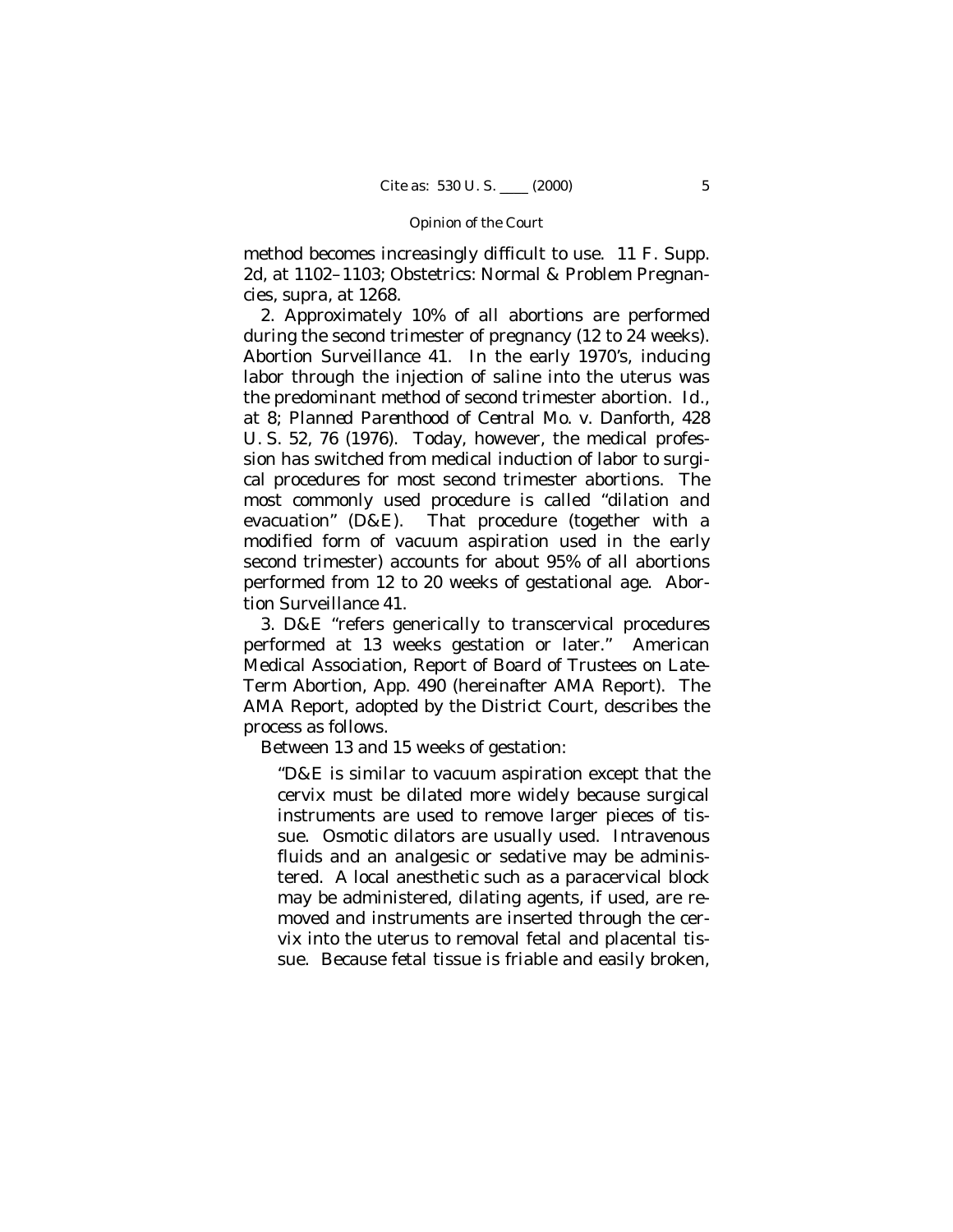the fetus may not be removed intact. The walls of the uterus are scraped with a curette to ensure that no tissue remains." *Id.*, at 490–491.

# After 15 weeks:

"Because the fetus is larger at this stage of gestation (particularly the head), and because bones are more rigid, dismemberment or other destructive procedures are more likely to be required than at earlier gestational ages to remove fetal and placental tissue." *Id.*, at 491.

# After 20 weeks:

"Some physicians use intrafetal potassium chloride or digoxin to induce fetal demise prior to a late D&E (after 20 weeks), to facilitate evacuation." *Id*., at 491– 492.

There are variations in D&E operative strategy; compare *ibid.* with W. Hern, Abortion Practice 146–156 (1984), and Medical and Surgical Abortion 133–135. However, the common points are that D&E involves (1) dilation of the cervix; (2) removal of at least some fetal tissue using nonvacuum instruments; and (3) (after the 15th week) the potential need for instrumental disarticulation or dismemberment of the fetus or the collapse of fetal parts to facilitate evacuation from the uterus.

4. When instrumental disarticulation incident to D&E is necessary, it typically occurs as the doctor pulls a portion of the fetus through the cervix into the birth canal. Dr. Carhart testified at trial as follows:

"Dr. Carhart: . . . 'The dismemberment occurs between the traction of . . . my instrument and the countertraction of the internal os of the cervix . . . .

"Counsel: 'So the dismemberment occurs after you pulled a part of the fetus through the cervix, is that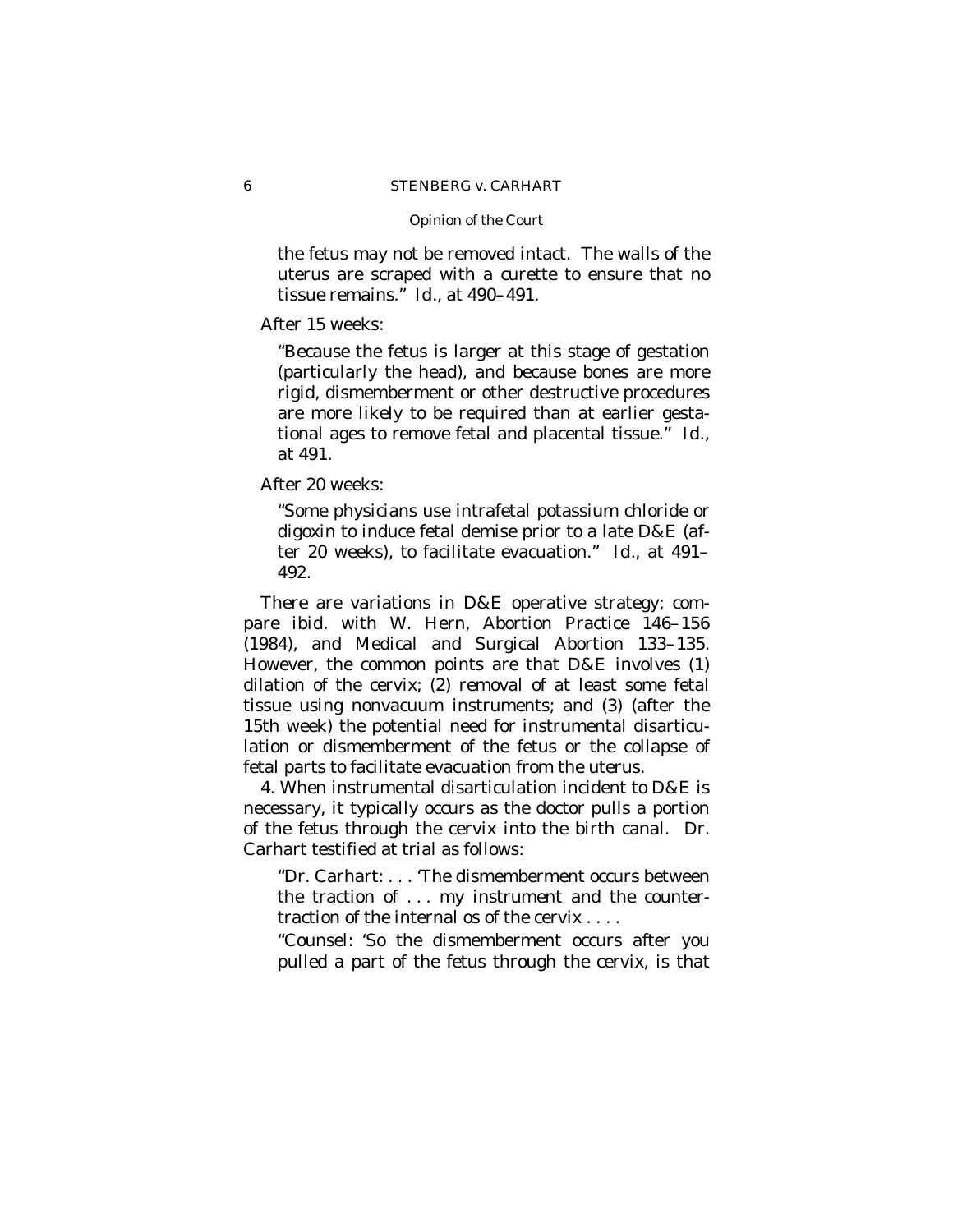correct?

"Dr. Carhart: 'Exactly. Because you're using— The cervix has two strictures or two rings, the internal os and the external os . . . that's what's actually doing the dismembering. . . .

"Counsel: 'When we talked before or talked before about a D&E, that is not— where there is not intention to do it intact, do you, in that situation, dismember the fetus in utero first, then remove portions?

"Dr. Carhart: 'I don't think so. . . . I don't know of any way that one could go in and intentionally dismember the fetus in the uterus. . . . It takes something that restricts the motion of the fetus against what you're doing before you're going to get dismemberment.'" 11 F. Supp. 2d, at 1104.

Dr. Carhart's specification of the location of fetal disarticulation is consistent with other sources. See Medical and Surgical Abortion 135; App. in Nos. 98–3245 and 98– 3300 (CA8), p. 683, (testimony of Dr. Phillip Stubblefield) ("Q: So you don't actually dismember the fetus in utero, then take the pieces out? A: No").

5. The D&E procedure carries certain risks. The use of instruments within the uterus creates a danger of accidental perforation and damage to neighboring organs. Sharp fetal bone fragments create similar dangers. And fetal tissue accidentally left behind can cause infection and various other complications. See 11 F. Supp. 2d, at 1110; Gynecologic, Obstetric, and Related Surgery 1045 (D. Nichols & D. Clarke-Pearson eds. 2d ed. 2000); F. Cunningham et al., Williams Obstetrics 598 (20th ed. 1997). Nonetheless studies show that the risks of mortality and complication that accompany the D&E procedure between the 12th and 20th weeks of gestation are significantly lower than those accompanying induced labor procedures (the next safest midsecond trimester procedures). See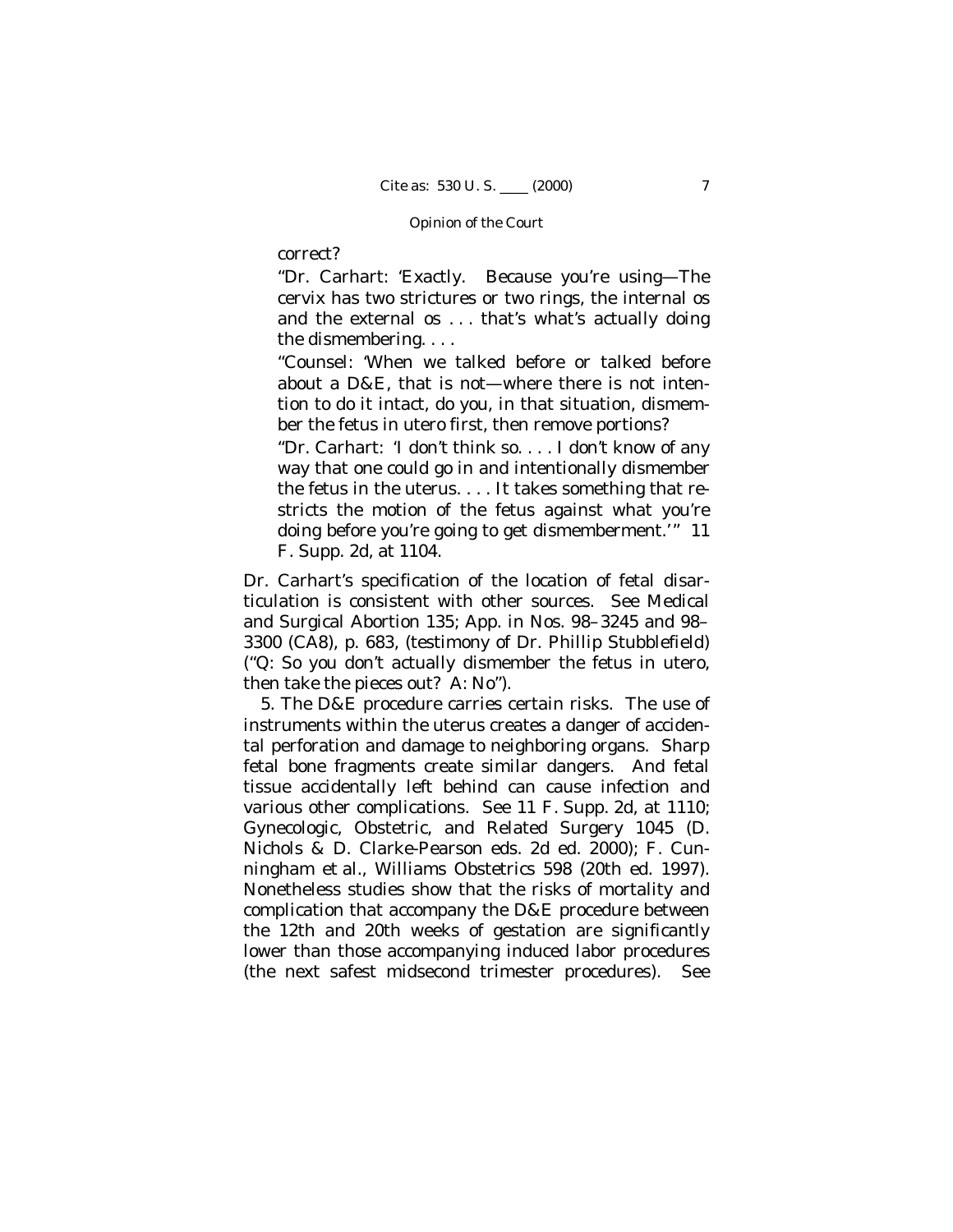Gynecologic, Obstetric, and Related Surgery, *supra*, at 1046; AMA Report, App. 495, 496; Medical and Surgical Abortion 139, 142; Lawson, 171 Am. J. Obstet. Gynecol., at 1368.

6. At trial, Dr. Carhart and Dr. Stubblefield described a variation of the D&E procedure, which they referred to as an "intact D&E." See 11 F. Supp. 2d, at 1105, 1111. Like other versions of the D&E technique, it begins with induced dilation of the cervix. The procedure then involves removing the fetus from the uterus through the cervix "intact," *i.e.*, in one pass, rather than in several passes. *Ibid.* It is used after 16 weeks at the earliest, as vacuum aspiration becomes ineffective and the fetal skull becomes too large to pass through the cervix. *Id.,* at 1105. The intact D&E proceeds in one of two ways, depending on the presentation of the fetus. If the fetus presents head first (a vertex presentation), the doctor collapses the skull; and the doctor then extracts the entire fetus through the cervix. If the fetus presents feet first (a breech presentation), the doctor pulls the fetal body through the cervix, collapses the skull, and extracts the fetus through the cervix. *Ibid.* The breech extraction version of the intact D&E is also known commonly as "dilation and extraction," or D&X. *Id.*, at 1112. In the late second trimester, vertex, breech, and traverse/compound (sideways) presentations occur in roughly similar proportions. Medical and Surgical Abortion 135; 11 F. Supp. 2d, at 1108.

7. The intact D&E procedure can also be found described in certain obstetric and abortion clinical textbooks, where two variations are recognized. The first, as just described, calls for the physician to adapt his method for extracting the intact fetus depending on fetal presentation. See Gynecologic, Obstetric, and Related Surgery, *supra,* at 1043; Medical and Surgical Abortion 136–137. This is the method used by Dr. Carhart. See 11 F. Supp. 2d, at 1105. A slightly different version of the intact D&E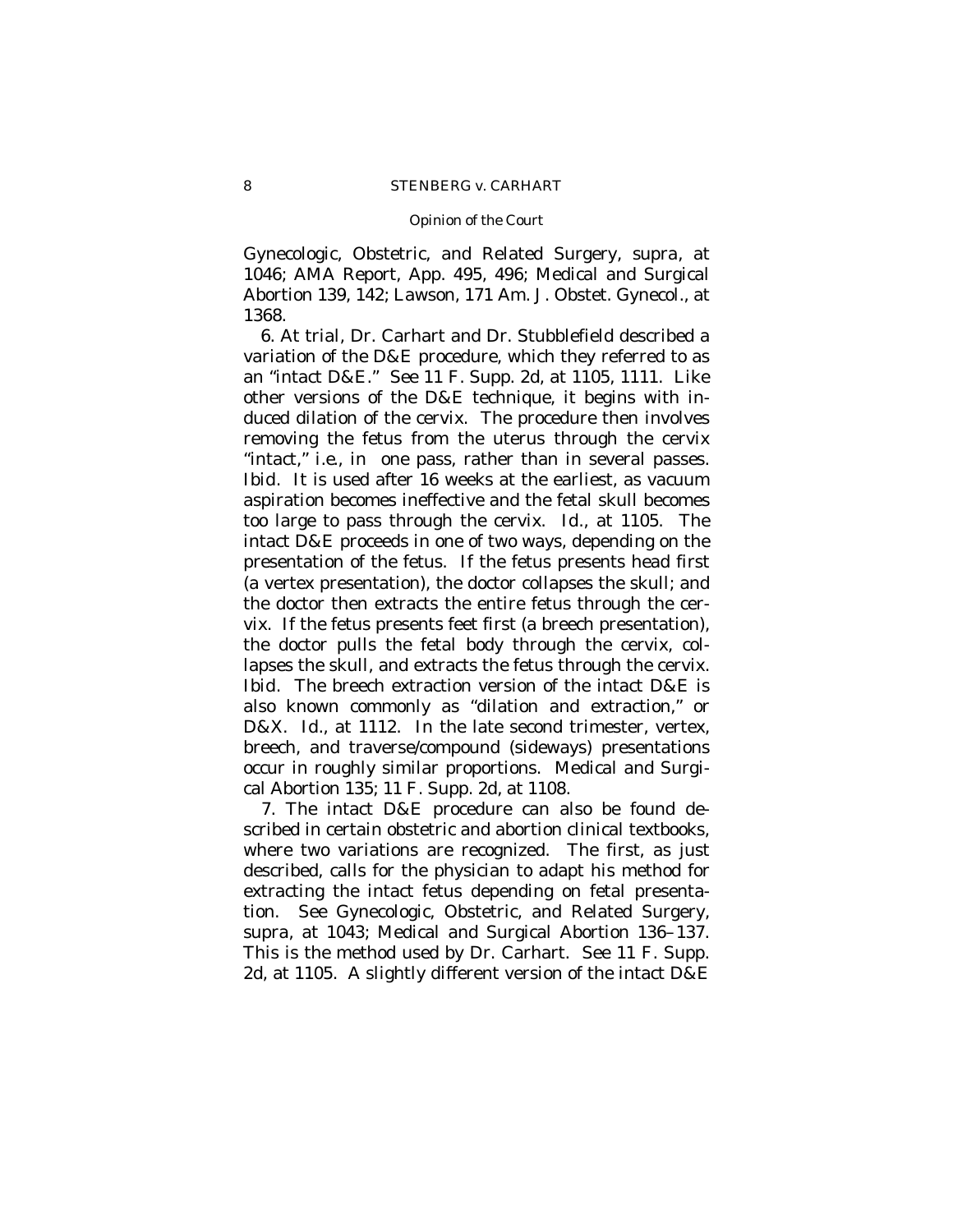procedure, associated with Dr. Martin Haskell, calls for conversion to a breech presentation in all cases. See Gynecologic, Obstetric, and Related Surgery, *supra,* at 1043 (citing M. Haskell, Dilation and Extraction for Late Second Trimester Abortion (1992), in 139 Cong. Rec. 8605 (1993)).

8. The American College of Obstetricians and Gynecologists describes the D&X procedure in a manner corresponding to a breech-conversion intact D&E, including the following steps:

"1. deliberate dilatation of the cervix, usually over a sequence of days;

"2. instrumental conversion of the fetus to a footling breech;

"3. breech extraction of the body excepting the head; and

"4. partial evacuation of the intracranial contents of a living fetus to effect vaginal delivery of a dead but otherwise intact fetus." American College of Obstetricians and Gynecologists Executive Board, Statement on Intact Dilation and Extraction (Jan. 12, 1997) (hereinafter ACOG Statement), App. 599–560.

Despite the technical differences we have just described, intact D&E and D&X are sufficiently similar for us to use the terms interchangeably.

9. Dr. Carhart testified he attempts to use the intact D&E procedure during weeks 16 to 20 because (1) it reduces the dangers from sharp bone fragments passing through the cervix, (2) minimizes the number of instrument passes needed for extraction and lessens the likelihood of uterine perforations caused by those instruments, (3) reduces the likelihood of leaving infection-causing fetal and placental tissue in the uterus, and (4) could help to prevent potentially fatal absorption of fetal tissue into the maternal circulation. See 11 F. Supp. 2d, at 1107. The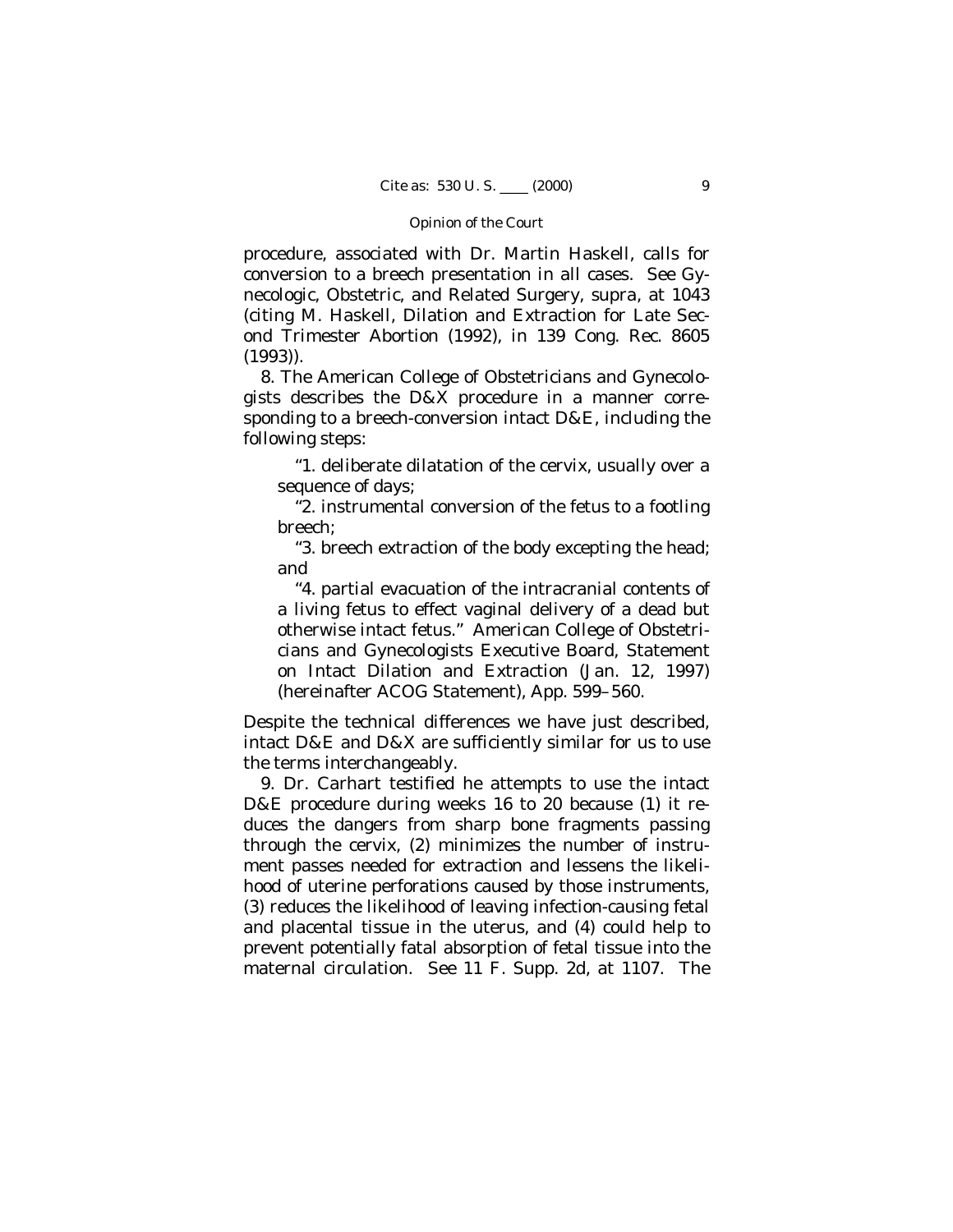District Court made no findings about the D&X procedure's overall safety. *Id*., at 1126, n. 39. The District Court concluded, however, that "the evidence is both clear and convincing that Carhart's D&X procedure is superior to, and safer than, the . . . other abortion procedures used during the relevant gestational period in the 10 to 20 cases a year that present to Dr. Carhart." *Id.*, at 1126.

10. The materials presented at trial referred to the potential benefits of the D&X procedure in circumstances involving nonviable fetuses, such as fetuses with abnormal fluid accumulation in the brain (hydrocephaly). See 11 F. Supp. 2d, at 1107 (quoting AMA Report, App. 492 ("'Intact D&X may be preferred by some physicians, particularly when the fetus has been diagnosed with hydrocephaly or other anomalies incompatible with life outside the womb'")); see also Grimes, The Continuing Need for Late Abortions, 280 JAMA 747, 748 (Aug. 26, 1998) (D&X "may be especially useful in the presence of fetal anomalies, such as hydrocephalus," because its reduction of the cranium allows "a smaller diameter to pass through the cervix, thus reducing risk of cervical injury"). Others have emphasized its potential for women with prior uterine scars, or for women for whom induction of labor would be particularly dangerous. See *Women's Medical Professional Corp.* v. *Voinovich*, 911 F. Supp. 2d 1051, 1067 (SD Ohio 1995); *Evans* v. *Kelley*, 977 F. Supp. 2d 1283, 1296 (ED Mich. 1997).

11. There are no reliable data on the number of D&X abortions performed annually. Estimates have ranged between 640 and 5,000 per year. Compare Henshaw, Abortion Incidence and Services in the United States, 1995–1996, 30 Family Planning Perspectives 263, 268 (1998), with Joint Hearing on S. 6 and H. R. 929 before the Senate Committee on the Judiciary and the Subcommittee on the Constitution of the House Committee on the Judiciary, 105th Cong., 1st Sess., 46 (1997).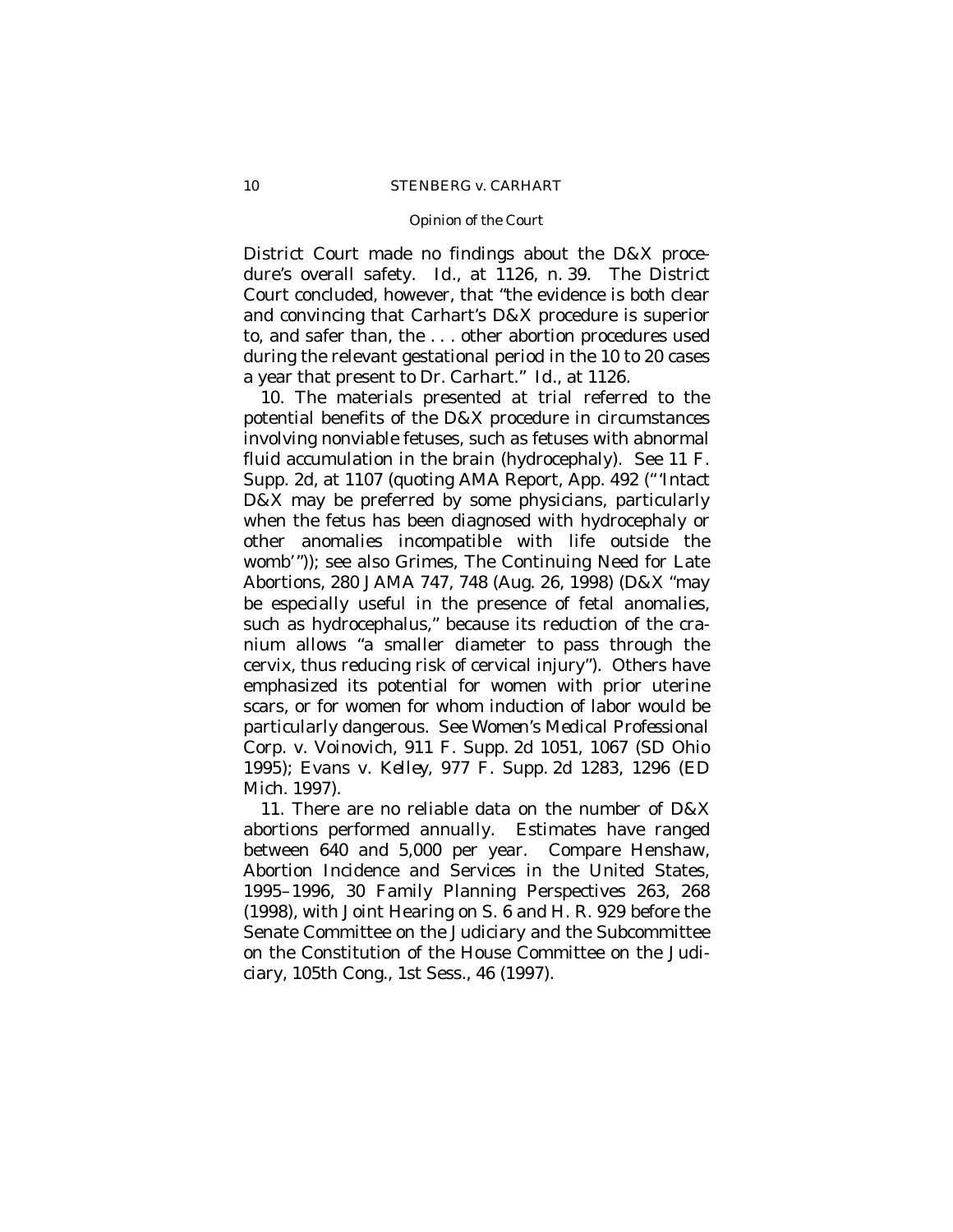### II

The question before us is whether Nebraska's statute, making criminal the performance of a "partial birth abortion," violates the Federal Constitution, as interpreted in *Planned Parenthood of Southeastern Pa.* v. *Casey,* 505 U. S. 833 (1992), and *Roe* v. *Wade,* 410 U. S. 113 (1973). We conclude that it does for at least two independent reasons. First, the law lacks any exception "'for the preservation of the . . . health of the mother.'" *Casey,* 505 U. S., at 879 (joint opinion of O'CONNOR, KENNEDY, and SOUTER, JJ.). Second, it "imposes an undue burden on a woman's ability" to choose a D&E abortion, thereby unduly burdening the right to choose abortion itself. *Id.,* at 874. We shall discuss each of these reasons in turn.

A

The *Casey* joint opinion reiterated what the Court held in *Roe;* that "'subsequent to viability, the State in promoting its interest in the potentiality of human life may, if it chooses, regulate, and even proscribe, abortion *except where it is necessary, in appropriate medical judgment, for the preservation of the life or health of the mother*.'" 505 U. S., at 879 (quoting *Roe*, *supra*, at 164–165) (emphasis added).

The fact that Nebraska's law applies both pre- and postviability aggravates the constitutional problem presented. The State's interest in regulating abortion previability is considerably weaker than postviability. See *Casey*, *supra*, at 870. Since the law requires a health exception in order to validate even a postviability abortion regulation, it at a minimum requires the same in respect to previability regulation. See *Casey*, *supra*, at 880 (majority opinion) (assuming need for health exception previability); see also *Harris* v. *McRae,* 448 U. S. 297, 316 (1980).

The quoted standard also depends on the state regulations "promoting [the State's] interest in the potentiality of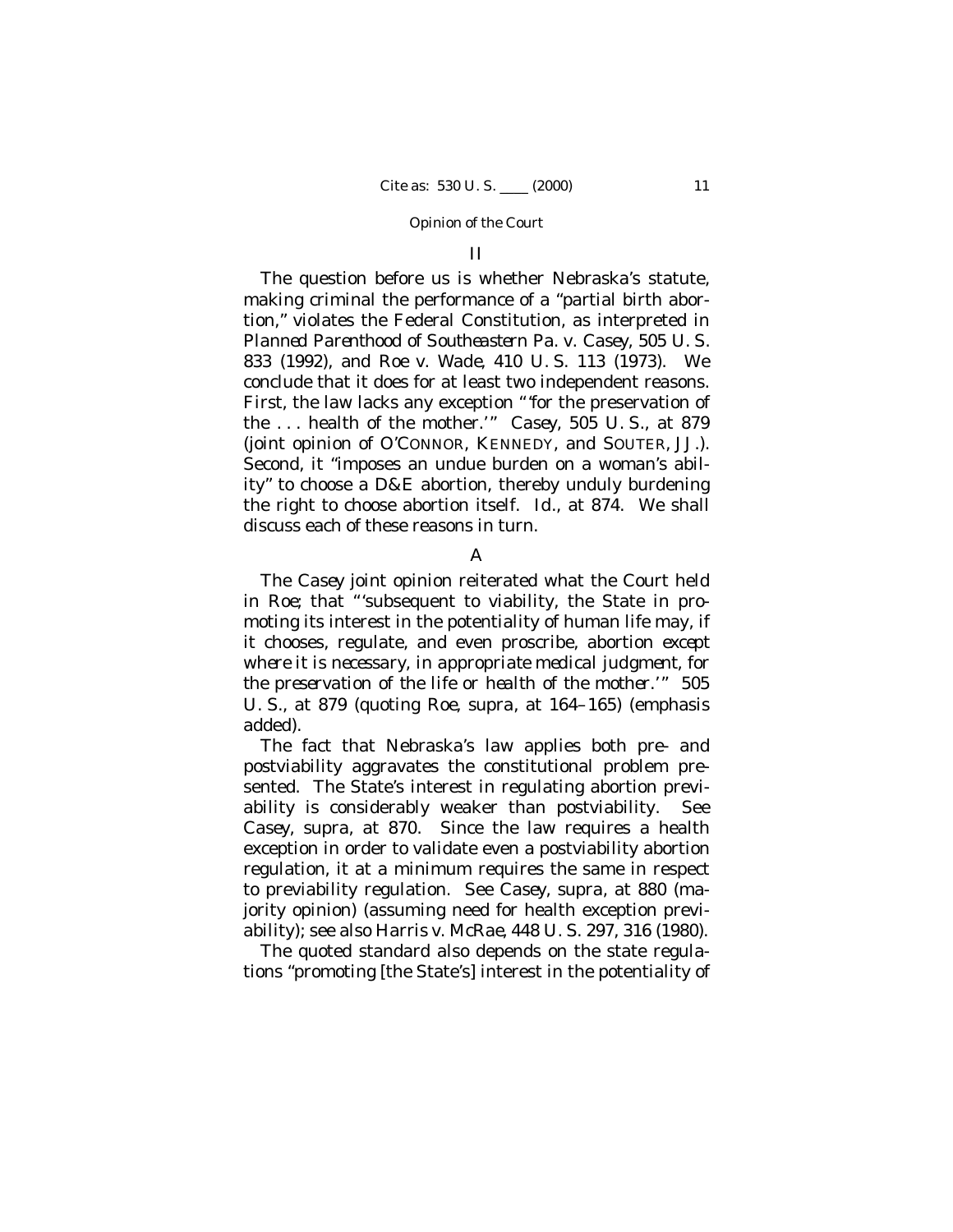### Opinion of the Court

human life." The Nebraska law, of course, does not directly further an interest "in the potentiality of human life" by saving the fetus in question from destruction, as it regulates only a *method* of performing abortion. Nebraska describes its interests differently. It says the law "'show[s] concern for the life of the unborn,'" "prevent[s] cruelty to partially born children," and "preserve[s] the integrity of the medical profession." Brief for Petitioners 48. But we cannot see how the interest-related differences could make any difference to the question at hand, namely, the application of the "health" requirement.

Consequently, the governing standard requires an exception "where it is necessary, in appropriate medical judgment for the preservation of the life or health of the mother," *Casey*, *supra*, at 879, for this Court has made clear that a State may promote but not endanger a woman's health when it regulates the methods of abortion. *Thornburgh* v. *American College of Obstetricians and Gynecologists,* 476 U. S. 747, 768–769 (1986); *Colautti* v. *Franklin,* 439 U. S. 379, 400 (1979); *Danforth*, 428 U. S., at 76–79; *Doe* v. *Bolton,* 410 U. S. 179, 197 (1973).

JUSTICE THOMAS says that the cases just cited limit this principle to situations where the pregnancy *itself* creates a threat to health. See *post*, at 33. He is wrong. The cited cases, reaffirmed in *Casey*, recognize that a State cannot subject women's health to significant risks both in that context, *and also* where state regulations force women to use riskier methods of abortion. Our cases have repeatedly invalidated statutes that in the process of regulating the *methods* of abortion, imposed significant health risks. They make clear that a risk to a women's health is the same whether it happens to arise from regulating a particular method of abortion, or from barring abortion entirely. Our holding does not go beyond those cases, as ratified in *Casey*.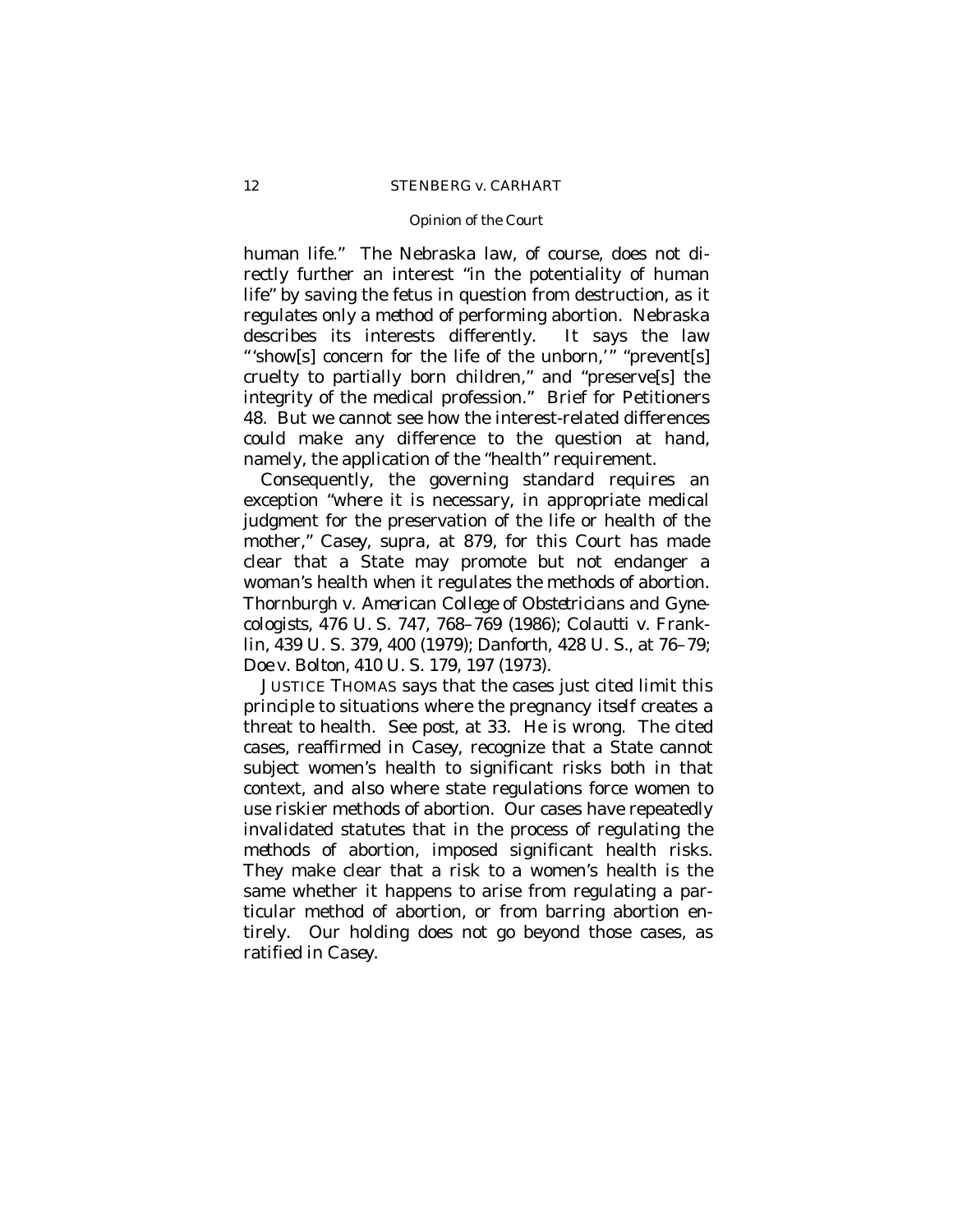1

Nebraska responds that the law does not require a health exception unless there is a need for such an exception. And here there is no such need, it says. It argues that "safe alternatives remain available" and "a ban on partial-birth abortion/D&X would create no risk to the health of women." Brief for Petitioners 29, 40. The problem for Nebraska is that the parties strongly contested this factual question in the trial court below; and the findings and evidence support Dr. Carhart. The State fails to demonstrate that banning D&X without a health exception may not create significant health risks for women, because the record shows that significant medical authority supports the proposition that in some circumstances, D&X would be the safest procedure.

We shall reiterate in summary form the relevant findings and evidence. On the basis of medical testimony the District Court concluded that "Carhart's D&X procedure is . . . safer tha[n] the D&E and other abortion procedures used during the relevant gestational period in the 10 to 20 cases a year that present to Dr. Carhart." 11 F. Supp. 2d, at 1126. It found that the D&X procedure permits the fetus to pass through the cervix with a minimum of instrumentation. *Ibid.* It thereby

"reduces operating time, blood loss and risk of infection; reduces complications from bony fragments; reduces instrument-inflicted damage to the uterus and cervix; prevents the most common causes of maternal mortality (DIC and amniotic fluid embolus); and eliminates the possibility of 'horrible complications' arising from retained fetal parts." *Ibid.*

The District Court also noted that a select panel of the American College of Obstetricians and Gynecologists concluded that D&X "'may be the best or most appropriate procedure in a particular circumstance to save the life or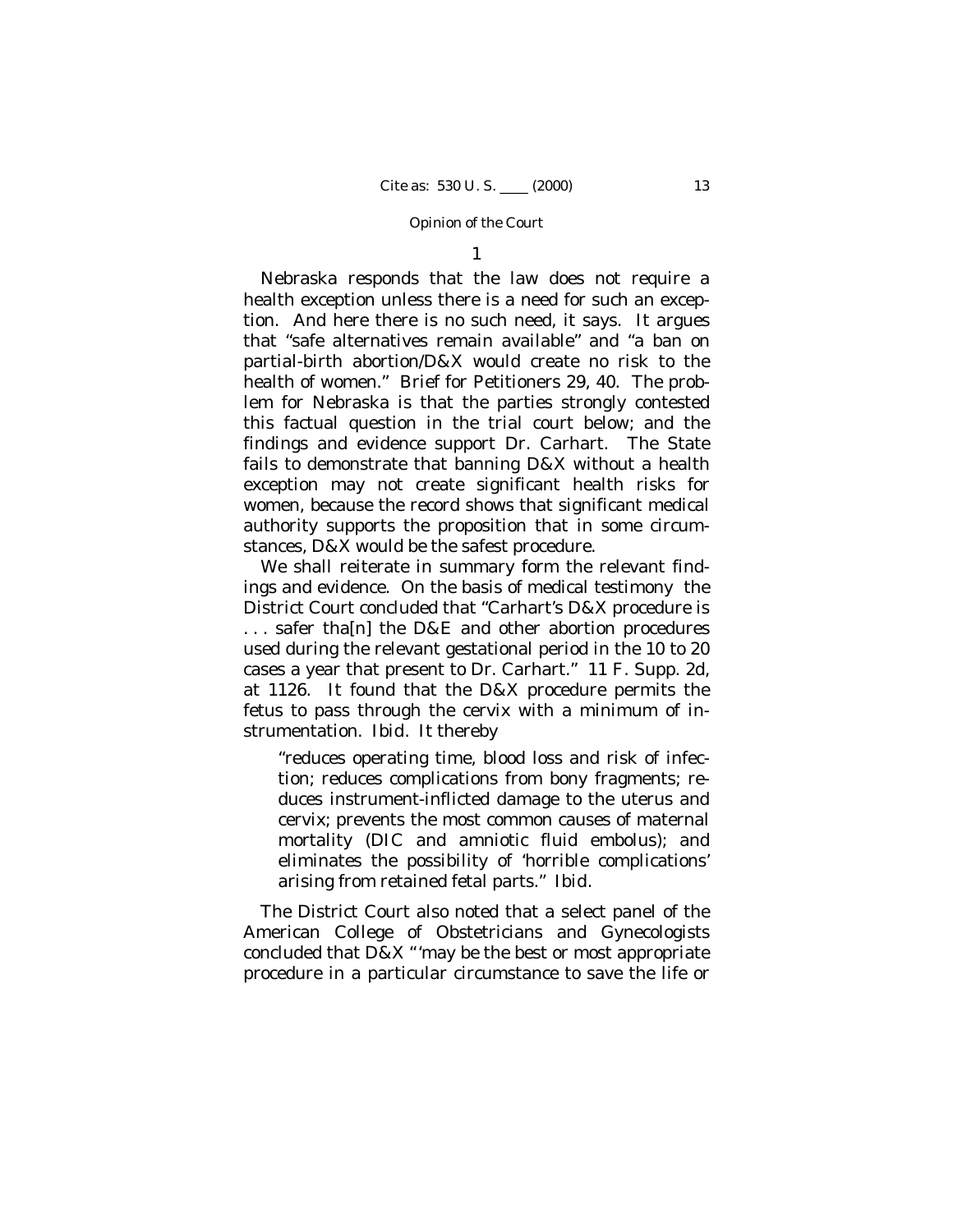#### Opinion of the Court

preserve the health of a woman.'" *Id.,* at 1105, n. 10 (quoting ACOG Statement, App. 600–601) (but see an important qualification, *infra*, at 14). With one exception, the federal trial courts that have heard expert evidence on the matter have reached similar factual conclusions. See *Rhode Island Medical Soc.* v. *Whitehouse*, 66 F. Supp. 2d 288, 314 (RI 1999); *A Choice for Women* v. *Butterworth*, 54 F. Supp. 2d 1148, 1153, 1156 (SD Fla 1998); *Causeway Medical Suite* v. *Foster*, 43 F. Supp. 2d 604, 613–614 (ED La. 1999); *Richmond Medical Center for Women* v. *Gilmore*, 11 F. Supp. 2d 795, 827, n. 40 (ED Va. 1998); *Hope Clinic* v. *Ryan*, 995 F. Supp. 2d 847, 852 (ND Ill. 1998), vacated, 195 F. 3d 857 (CA7 1999), cert. pending, No. 99– 1152; *Voinovich*, 911 F. Supp. 2d, at 1069–1070; *Kelley*, 977 F. Supp. 2d, at 1296; but see *Planned Parenthood of Wis.* v. *Doyle*, 44 F. Supp. 2d 975, 980 (WD Wis.) vacated, 195 F. 3d 857 (CA7 1999).

 $\mathfrak{p}$ 

Nebraska, along with supporting *amici*, replies that these findings are irrelevant, wrong, or applicable only in a tiny number of instances. It says (1) that the D&X procedure is "little-used," (2) by only "a handful of doctors." Brief for Petitioners 32. It argues (3) that D&E and labor induction are at all times "safe alternative procedures." *Id.,* at 36. It refers to the testimony of petitioners' medical expert, who testified (4) that the ban would not increase a woman's risk of several rare abortion complications (disseminated intravascular coagulopathy and amniotic fluid embolus), *id.*, at 37; App. 642–644.

The Association of American Physicians and Surgeons et al., *amici* supporting Nebraska, argue (5) that elements of the D&X procedure may create special risks, including cervical incompetence caused by overdilitation, injury caused by conversion of the fetal presentation, and dangers arising from the "blind" use of instrumentation to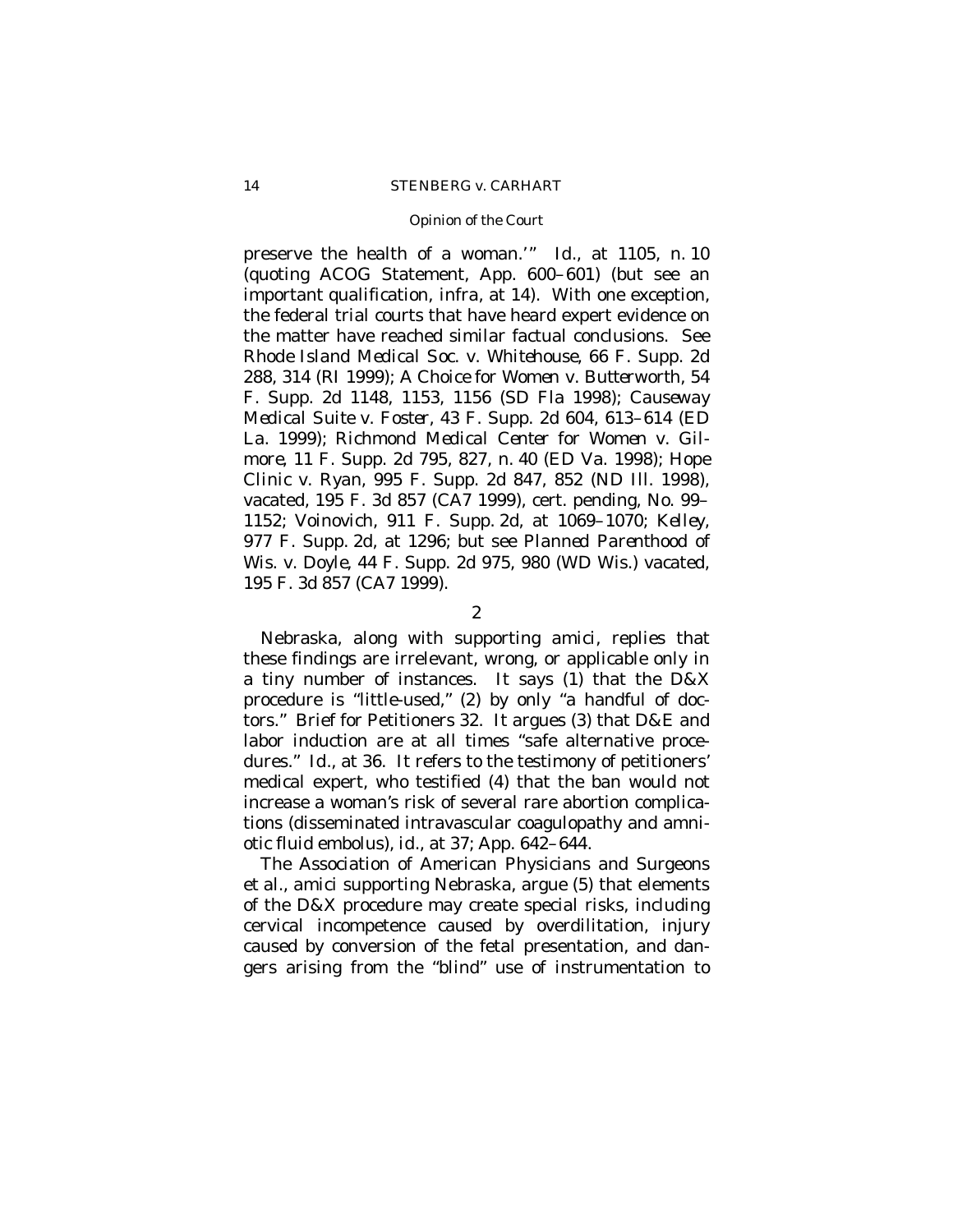pierce the fetal skull while lodged in the birth canal. See Brief for Association of American Physicians and Surgeons et al. as *Amici Curiae* 21–23; see also Sprang & Neerhof, Rationale for Banning Abortions Late in Pregnancy, 280 JAMA 744, 746 (Aug. 26, 1998).

Nebraska further emphasizes (6) that there are no medical studies "establishing the safety of the partialbirth abortion/D&X procedure," Brief for Petitioners 39, and "no medical studies comparing the safety of partialbirth abortion/D&X to other abortion procedures," *ibid.* It points to, *id.,* at 35, (7) an American Medical Association policy statement that "'there does not appear to be any identified situation in which intact D&X is the only appropriate procedure to induce abortion,'" Late Term Pregnancy Termination Techniques, AMA Policy H–5.982 (1997). And it points out (8) that the American College of Obstetricians and Gynecologists qualified its statement that D&X "may be the best or most appropriate procedure," by adding that the panel "could identify no circumstances under which [the D&X] procedure . . . would be the only option to save the life or preserve the health of the woman." App. 600–601.

3

We find these eight arguments insufficient to demonstrate that Nebraska's law needs no health exception. For one thing, certain of the arguments are beside the point. The D&X procedure's relative rarity (argument (1)) is not highly relevant. The D&X is an infrequently used abortion procedure; but the health exception question is whether protecting women's health requires an exception for those infrequent occasions. A rarely used treatment might be necessary to treat a rarely occurring disease that could strike anyone— the State cannot prohibit a person from obtaining treatment simply by pointing out that most people do not need it. Nor can we know whether the fact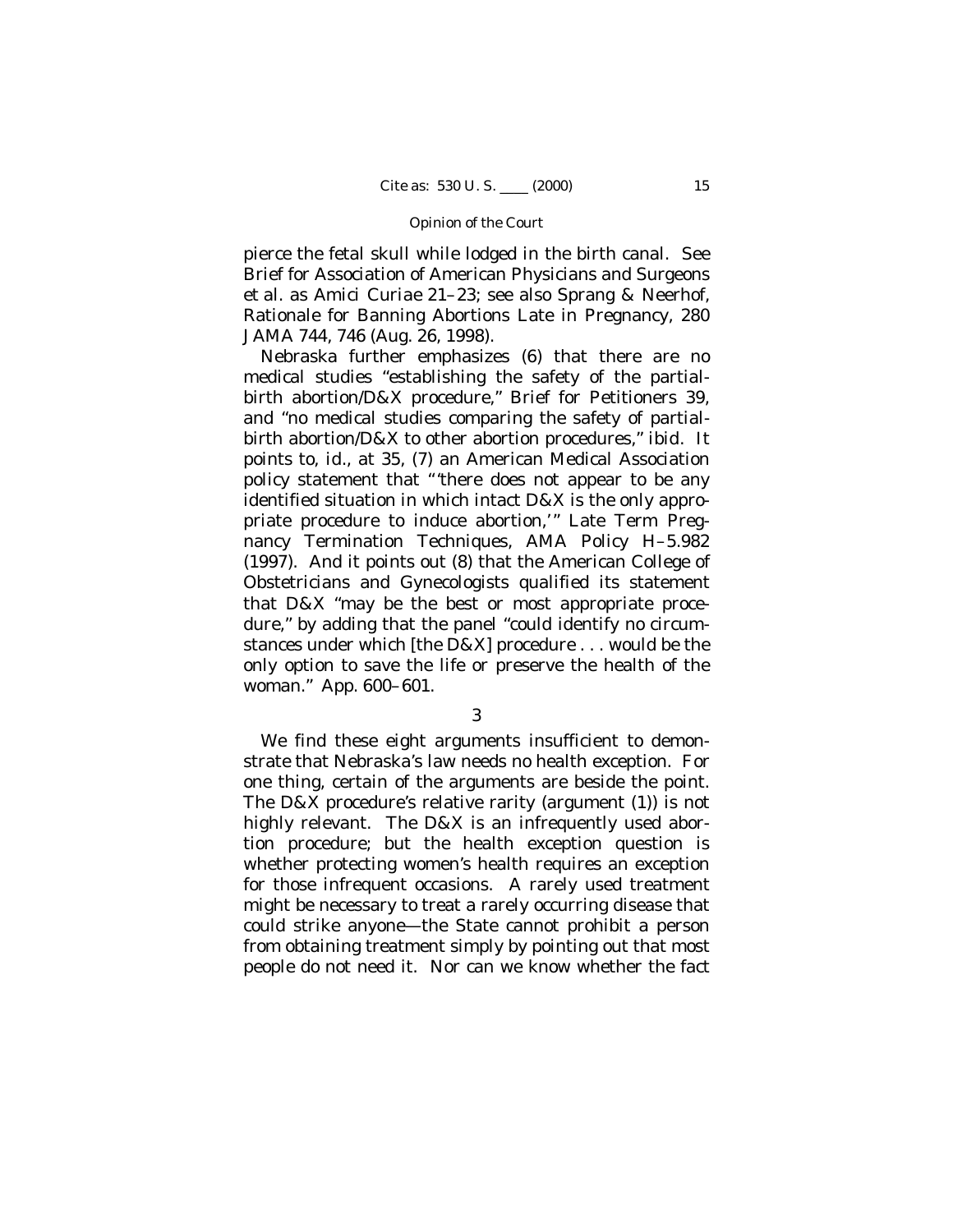#### Opinion of the Court

that only a "handful" of doctors use the procedure (argument (2)) reflects the comparative rarity of late second term abortions, the procedure's recent development, Gynecologic, Obstetric, and Related Surgery, at 1043, the controversy surrounding it, or, as Nebraska suggests, the procedure's lack of utility.

For another thing, the record responds to Nebraska's (and *amici*'s) medically based arguments. In respect to argument (3), for example, the District Court agreed that alternatives, such as D&E and induced labor, are "safe" but found that the D&X method was significantly *safer* in certain circumstances. 11 F. Supp. 2d, at 1125–1126. In respect to argument (4), the District Court simply relied on different expert testimony— testimony stating that "'[a]nother advantage of the Intact D&E is that it eliminates the risk of embolism of cerebral tissue into the woman's blood stream.'" *Id.*, at 1124 (quoting Hearing on H. R. 1833 before the Senate Committee on the Judiciary, 104th Cong., 1st Sess., 260 (1995) (statement of W. Hern).

In response to *amici*'s argument (5), the American College of Obstetricians and Gynecologists, in its own *amici* brief, denies that D&X generally poses risks greater than the alternatives. It says that the suggested alternative procedures involve similar or greater risks of cervical and uterine injury, for "D&E procedures, involve similar amounts of dilitation" and "of course childbirth involves even greater cervical dilitation." Brief for American College of Obstetricians and Gynecologists et al. as *Amici Curiae* 23. The College points out that Dr. Carhart does not reposition the fetus thereby avoiding any risks stemming from conversion to breech presentation, and that, as compared with D&X, D&E involves the same, if not greater, "blind" use of sharp instruments in the uterine cavity. *Id.*, at 23–24.

We do not quarrel with Nebraska's argument (6), for Nebraska is right. There are no general medical studies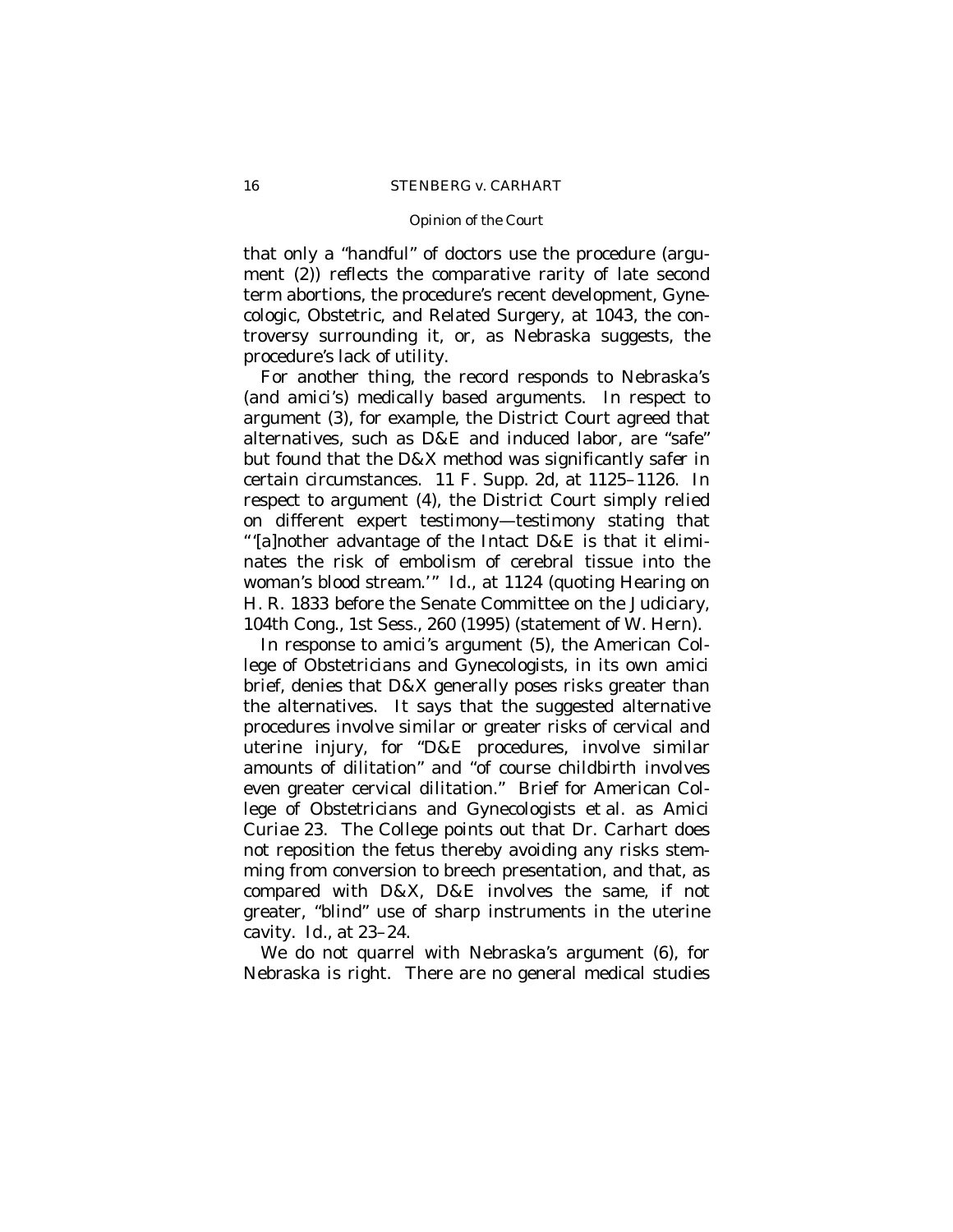documenting comparative safety. Neither do we deny the import of the American Medical Association's statement  $(\text{argument} \ (7))$  even though the State does omit the remainder of that statement: "The AMA recommends that the procedure not be used *unless alternative procedures pose materially greater risk to the woman."* Late Term Pregnancy Termination Techniques, AMA Policy H–5.982 (emphasis added).

We cannot, however, read the American College of Obstetricians and Gynecologists panel's qualification (that it could not "identify" a circumstance where D&X was the "only" life- or health-preserving option) as if, according to Nebraska's argument (8), it denied the potential healthrelated need for D&X. That is because the College writes the following in its *amici* brief:

"Depending on the physician's skill and experience, the D&X procedure can be the most appropriate abortion procedure for some women in some circumstances. D&X presents a variety of potential safety advantages over other abortion procedures used during the same gestational period. Compared to D&Es involving dismemberment, D&X involves less risk of uterine perforation or cervical laceration because it requires the physician to make fewer passes into the uterus with sharp instruments and reduces the presence of sharp fetal bone fragments that can injure the uterus and cervix. There is also considerable evidence that D&X reduces the risk of retained fetal tissue, a serious abortion complication that can cause maternal death, and that D&X reduces the incidence of a 'free floating' fetal head that can be difficult for a physician to grasp and remove and can thus cause maternal injury. That D&X procedures usually take less time than other abortion methods used at a comparable stage of pregnancy can also have health advantages.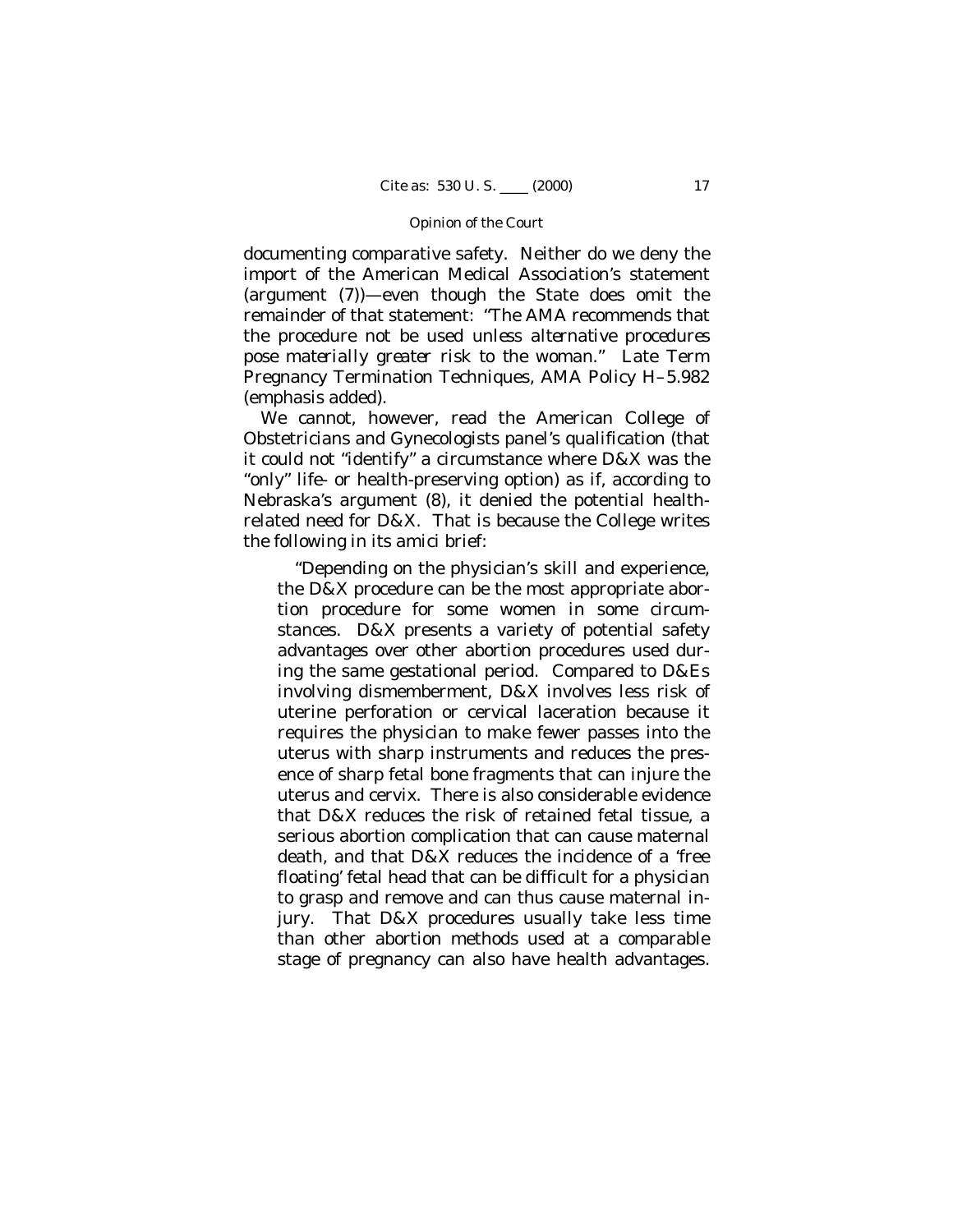#### Opinion of the Court

The shorter the procedure, the less blood loss, trauma, and exposure to anesthesia. The intuitive safety advantages of intact D&E are supported by clinical experience. Especially for women with particular health conditions, there is medical evidence that D&X may be safer than available alternatives." Brief for American College of Obstetricians and Gynecologists et al. as *Amici Curiae* 21–22 (citation and footnotes omitted).

The upshot is a District Court finding that D&X significantly obviates health risks in certain circumstances, a highly plausible record-based explanation of why that might be so, a division of opinion among some medical experts over whether D&X is generally safer, and an absence of controlled medical studies that would help answer these medical questions. Given these medically related evidentiary circumstances, we believe the law requires a health exception.

The word "necessary" in *Casey*'s phrase "necessary, in appropriate medical judgment, for the preservation of the life or health of the mother," 505 U. S., at 879 (internal quotation marks omitted), cannot refer to an absolute necessity or to absolute proof. Medical treatments and procedures are often considered appropriate (or inappropriate) in light of estimated comparative health risks (and health benefits) in particular cases. Neither can that phrase require unanimity of medical opinion. Doctors often differ in their estimation of comparative health risks and appropriate treatment. And *Casey*'s words "appropriate medical judgment" must embody the judicial need to tolerate responsible differences of medical opinion— differences of a sort that the American Medical Association and American College of Obstetricians and Gynecologists' statements together indicate are present here.

<sup>4</sup>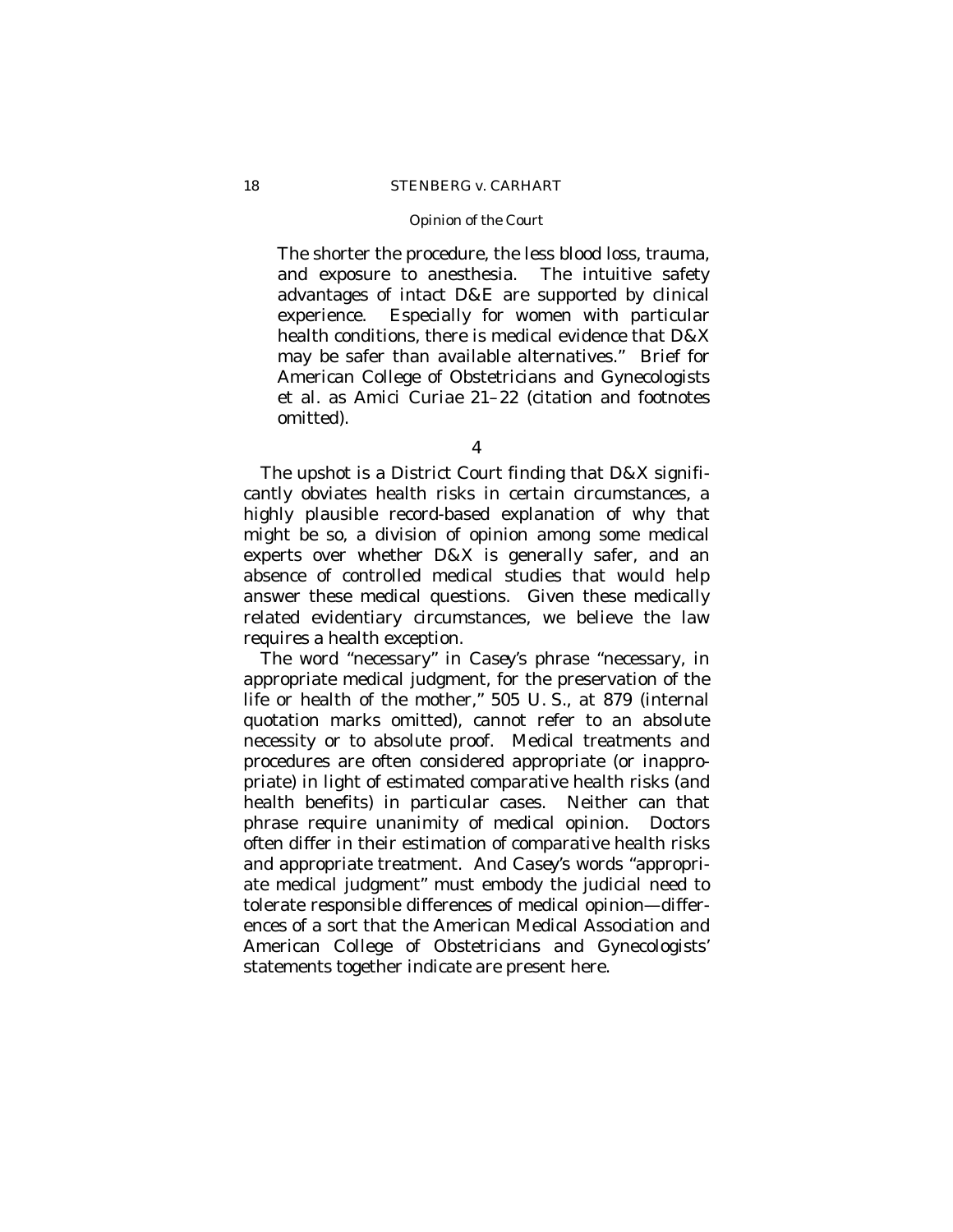For another thing, the division of medical opinion about the matter at most means uncertainty, a factor that signals the presence of risk, not its absence. That division here involves highly qualified knowledgeable experts on both sides of the issue. Where a significant body of medical opinion believes a procedure may bring with it greater safety for some patients and explains the medical reasons supporting that view, we cannot say that the presence of a different view by itself proves the contrary. Rather, the uncertainty means a significant likelihood that those who believe that D&X is a safer abortion method in certain circumstances may turn out to be right. If so, then the absence of a health exception will place women at an unnecessary risk of tragic health consequences. If they are wrong, the exception will simply turn out to have been unnecessary.

In sum, Nebraska has not convinced us that a health exception is "never necessary to preserve the health of women." Reply Brief for Petitioners 4. Rather, a statute that altogether forbids D&X creates a significant health risk. The statute consequently must contain a health exception. This is not to say, as JUSTICE THOMAS and JUSTICE KENNEDY claim, that a State is prohibited from proscribing an abortion procedure whenever a particular physician deems the procedure preferable. By no means must a State grant physicians "unfettered discretion" in their selection of abortion methods. *Post*, at 14 (KENNEDY, J., dissenting). But where substantial medical authority supports the proposition that banning a particular abortion procedure could endanger women's health, *Casey* requires the statute to include a health exception when the procedure is "'necessary, in appropriate medical judgment, for the preservation of the life or health of the mother.'" 505 U. S., at 879. Requiring such an exception in this case is no departure from *Casey*, but simply a straightforward application of its holding.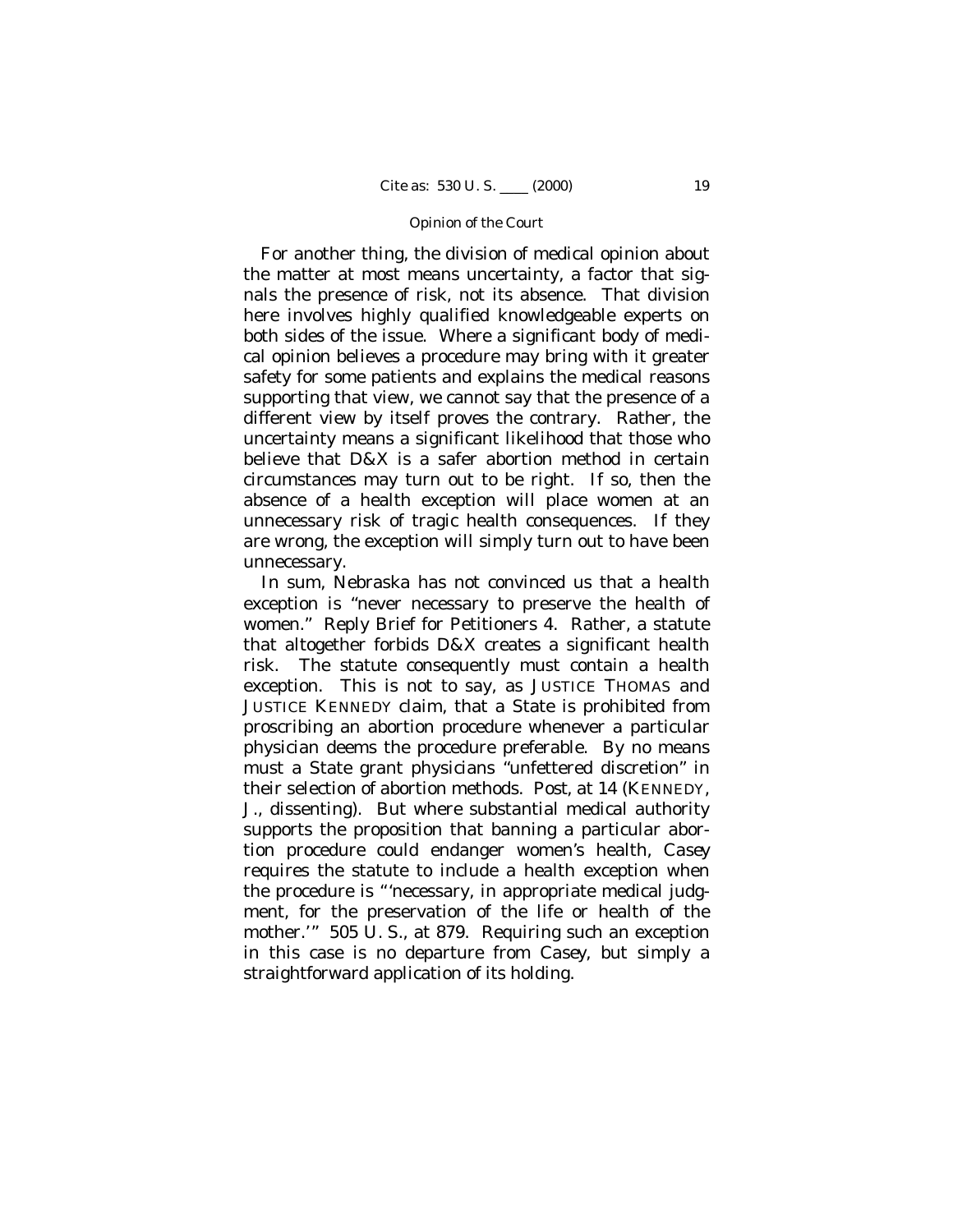B

The Eighth Circuit found the Nebraska statute unconstitutional because, in *Casey*'s words, it has the "effect of placing a substantial obstacle in the path of a woman seeking an abortion of a nonviable fetus." 505 U. S., at 877*.* It thereby places an "undue burden" upon a woman's right to terminate her pregnancy before viability. *Ibid*. Nebraska does not deny that the statute imposes an "undue burden" *if* it applies to the more commonly used D&E procedure as well as to D&X. And we agree with the Eighth Circuit that it does so apply.

Our earlier discussion of the D&E procedure, *supra*, at 5–7, shows that it falls within the statutory prohibition. The statute forbids "deliberately and intentionally delivering into the vagina a living unborn child, or a substantial portion thereof, for the purpose of performing a procedure that the person performing such procedure knows will kill the unborn child." Neb. Rev. Stat. Ann. §28– 326(9) (Supp. 1999). We do not understand how one could distinguish, using this language, between D&E (where a foot or arm is drawn through the cervix) and D&X (where the body up to the head is drawn through the cervix). Evidence before the trial court makes clear that D&E will often involve a physician pulling a "substantial portion" of a still living fetus, say, an arm or leg, into the vagina prior to the death of the fetus. 11 F. Supp. 2d, at 1128; *id.*, at 1128–1130. Indeed D&E involves dismemberment that commonly occurs only when the fetus meets resistance that restricts the motion of the fetus: "The dismemberment occurs between the traction of . . . [the] instrument and the counter-traction of the internal os of the cervix." *Id.*, at 1128. And these events often do not occur until after a portion of a living fetus has been pulled into the vagina. *Id.,* at 1104; see also Medical and Surgical Abortion 135 ("During the mid-second trimester, separation of the fetal corpus may occur when the fetus is drawn into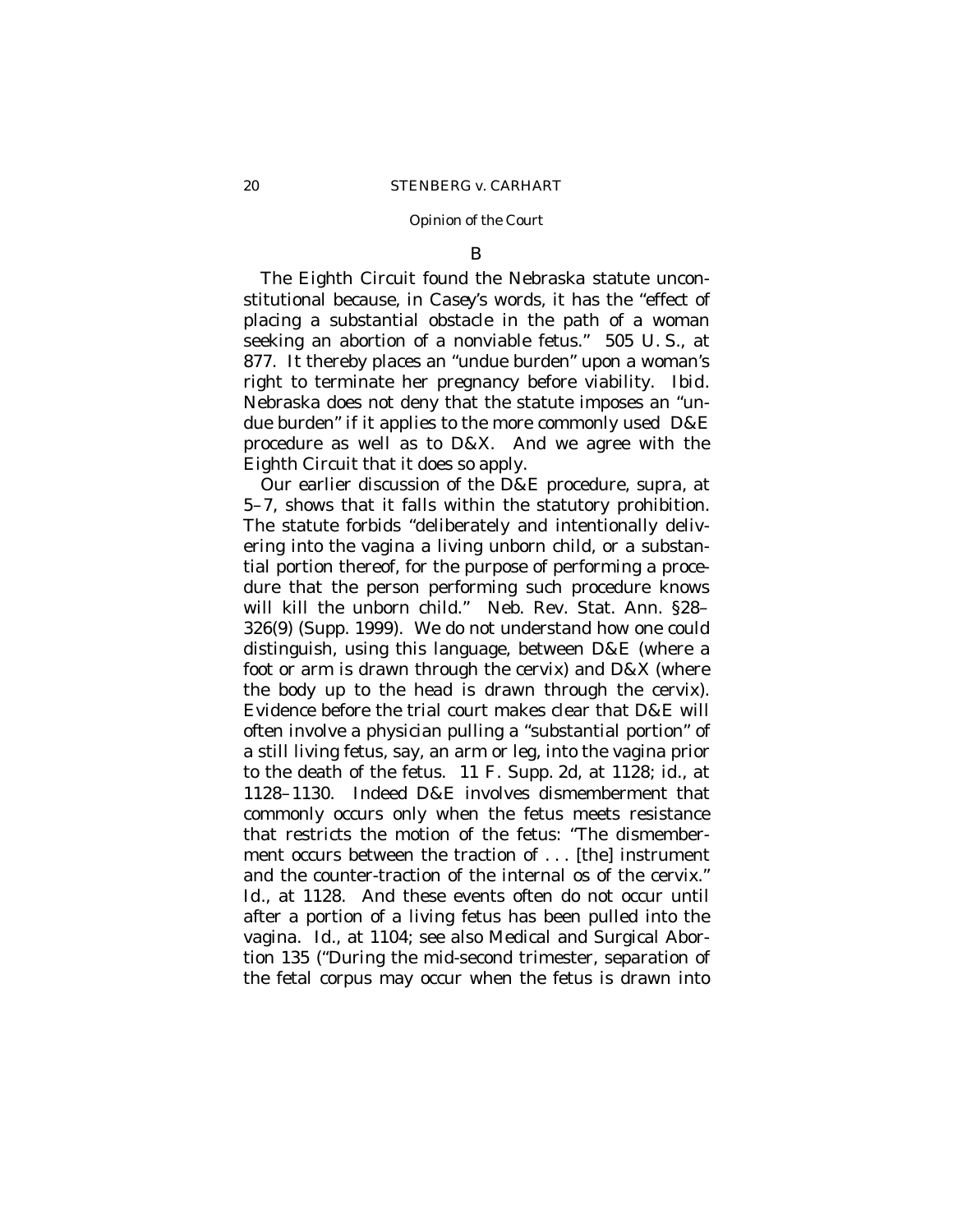the lower uterine segment, where compression and traction against the endocervix facilitates disarticulation").

Even if the statute's basic aim is to ban D&X, its language makes clear that it also covers a much broader category of procedures. The language does not track the medical differences between D&E and D&X— though it would have been a simple matter, for example, to provide an exception for the performance of D&E and other abortion procedures. *E.g.*, Kan. Stat. Ann. §65–6721(b)(1) (Supp. 1999). Nor does the statute anywhere suggest that its application turns on whether a portion of the fetus' body is drawn into the vagina as part of a process to extract an intact fetus after collapsing the head as opposed to a process that would dismember the fetus. Thus, the dissenters' argument that the law was generally intended to bar D&X can be both correct and irrelevant. The relevant question is *not* whether the legislature wanted to ban D&X; it is whether the law was intended to apply *only* to D&X. The plain language covers both procedures. A rereading of pages 5–10 of this opinion, as well as JUSTICE THOMAS' dissent at pages 5–7, will make clear why we can find no difference, in terms of *this* statute, between the D&X procedure as described and the D&E procedure as it might be performed. (In particular, compare *post*, at 6–7, (THOMAS, J., dissenting), with *post*, at 7–10 (THOMAS, J., dissenting)). Both procedures can involve the introduction of a "substantial portion" of a still living fetus, through the cervix, into the vagina— the very feature of an abortion that leads JUSTICE THOMAS to characterize such a procedure as involving "partial birth."

The Nebraska State Attorney General argues that the statute does differentiate between the two procedures. He says that the statutory words "substantial portion" mean "the child up to the head." He consequently denies the statute's application where the physician introduces into the birth canal a fetal arm or leg or anything less than the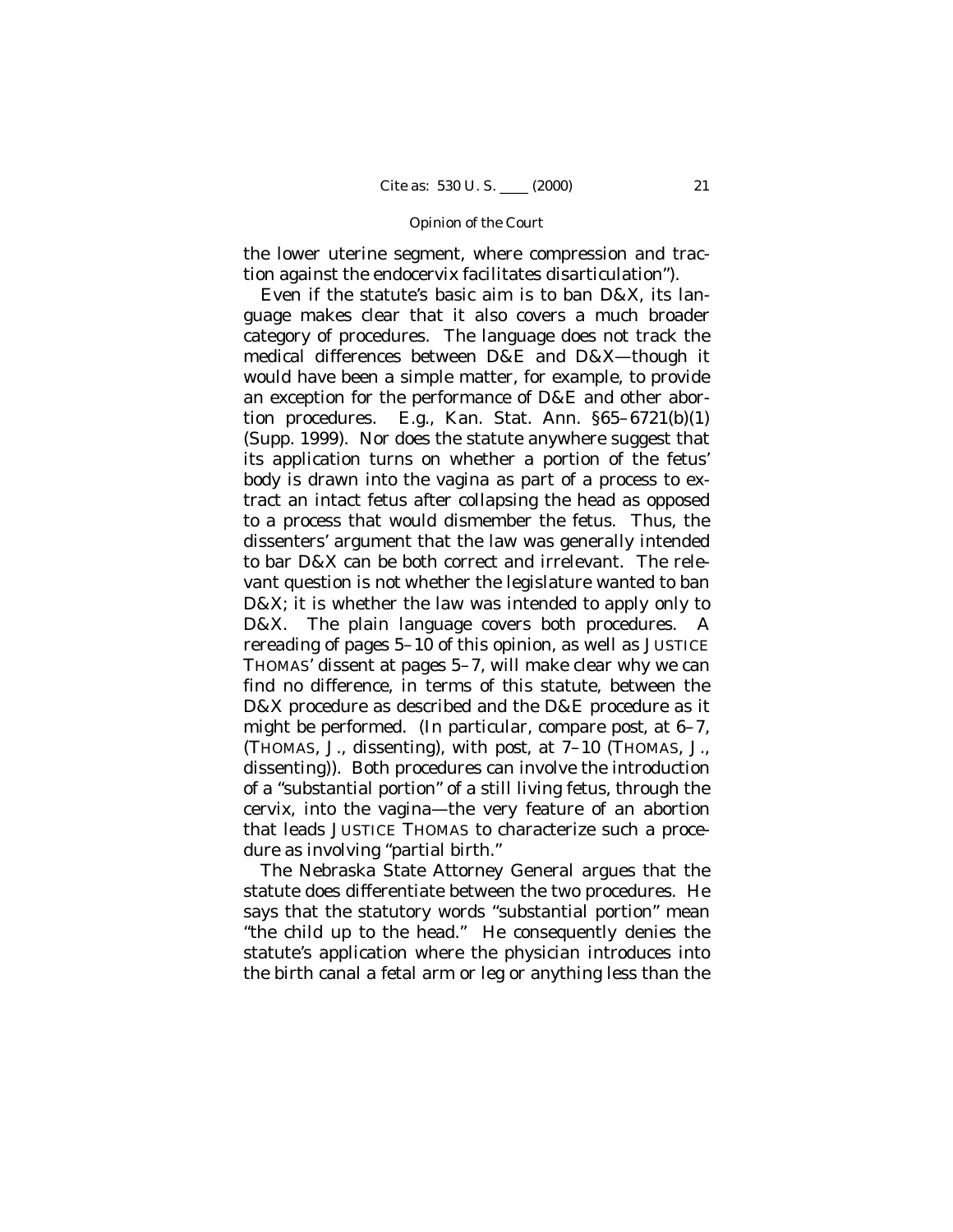entire fetal body. Brief for Petitioners 20. He argues further that we must defer to his views about the meaning of the state statute. *Id.*, at 12–13.

We cannot accept the Attorney General's narrowing interpretation of the Nebraska statute. This Court's case law makes clear that we are not to give the Attorney General's interpretative views controlling weight. For one thing, this Court normally follows lower federal-court interpretations of state law. *McMillian* v. *Monroe County,* 520 U. S. 781, 786 (1997); *Brockett* v. *Spokane Arcades, Inc.*, 472 U. S. 491, 500, n. 9 (1985). It "rarely reviews a construction of state law agreed upon by the two lower federal courts." *Virginia* v. *American Booksellers Assn., Inc.,* 484 U. S. 383, 395 (1988). In this case, the two lower courts have both rejected the Attorney General's narrowing interpretation.

For another, our precedent warns against accepting as "authoritative" an Attorney General's interpretation of state law when "the Attorney General does not bind the state courts or local law enforcement authorities." *Ibid.*. Under Nebraska law, the Attorney General's interpretative views do not bind the state courts. *State* v. *Coffman*, 213 Neb. 560, 561, 330 N. W. 2d 727, 728 (1983) (Attorney General's issued opinions, while entitled to "substantial weight" and "to be respectfully considered," are of "no controlling authority"). Nor apparently do they bind elected county attorneys, to whom Nebraska gives an independent authority to initiate criminal prosecutions. Neb. Rev. Stat. Ann. §§23–1201(1), 28–328(5), 84–205(3) (1999 and Supp. 1999); cf. *Crandon* v. *United States,* 494 U. S. 152, 177 (1990) (SCALIA, J., concurring in judgment) ("[W]e have never thought that the interpretation of those charged with prosecuting criminal statutes is entitled to deference").

Nor can we say that the lower courts used the wrong legal standard in assessing the Attorney General's inter-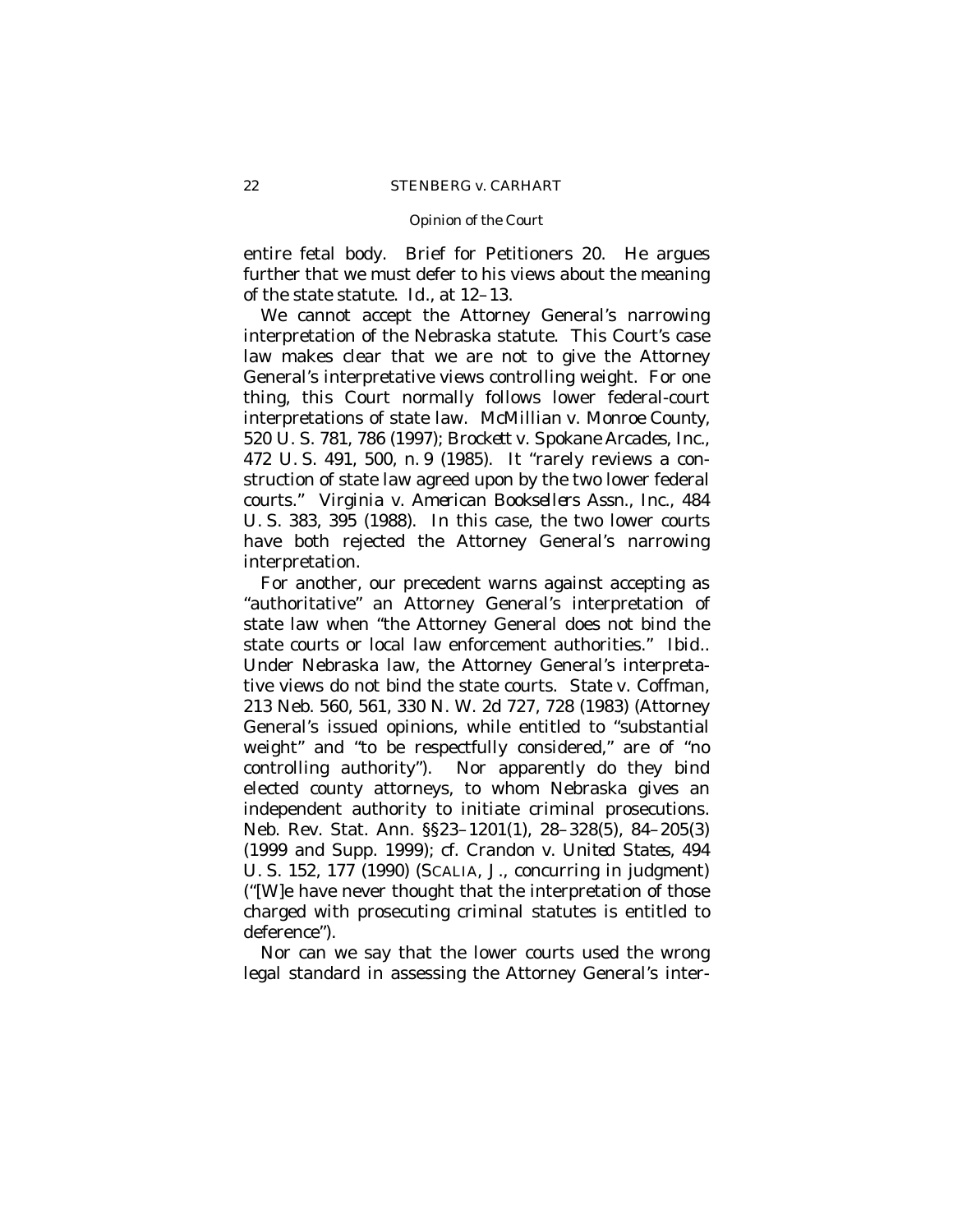pretation. The Eighth Circuit recognized its "duty to give [the law] a construction . . . that would avoid constitutional doubts." 192 F. 3d, at 1150. It nonetheless concluded that the Attorney General's interpretation would "twist the words of the law and give them a meaning they cannot reasonably bear." *Ibid.* The Eighth Circuit is far from alone in rejecting such a narrowing interpretation. The language in question is based on model statutory language (though some States omit any further definition of "partial birth abortion"), which 10 lower federal courts have considered on the merits. All 10 of those courts (including the Eighth Circuit) have found the language potentially applicable to other abortion procedures. See *Planned Parenthood of Greater Iowa, Inc.* v. *Miller*, 195 F. 3d 386 (CA8 1999); *Little Rock Family Planning Services* v. *Jegley*, 192 F. 3d 794, 797–798 (CA8 1999); *Hope Clinic*, 195 F. 3d, at 865–871 (imposing precautionary injunction to prevent application beyond D&X); *id*., at 885–889 (Posner, C. J., dissenting); *Rhode Island Medical Soc.,* 66 F. Supp. 2d, at 309310; *Richmond Medical Center for Women*, 55 F. Supp. 2d, at 471; *A Choice for Women*, 54 F. Supp. 2d, at 1155; *Causeway Medical Suite*, 43 F. Supp. 2d, at 614–615; *Planned Parenthood of Central N. J.* v. *Verniero*, 41 F. Supp. 2d 478, 503–504 (NJ 1998); *Eubanks* v. *Stengel*, 28 F. Supp. 2d 1024, 1034–1035 (WD Ky. 1998); *Planned Parenthood of Southern Arizona, Inc.* v. *Woods*, 982 F. Supp. 2d 1369, 1378 (Ariz. 1997); *Kelley*, 977 F. Supp. 2d, at 1317; but cf. *Richmond Medical Center* v. *Gilmore*, 144 F. 3d 326, 330–332 (CA4 1998) (Luttig, J., granting stay).

Regardless, even were we to grant the Attorney General's views "substantial weight," we still have to reject his interpretation, for it conflicts with the statutory language discussed at page 21, above. The Attorney General, echoed by the dissents, tries to overcome that language by relying on other language in the statute; in particular, the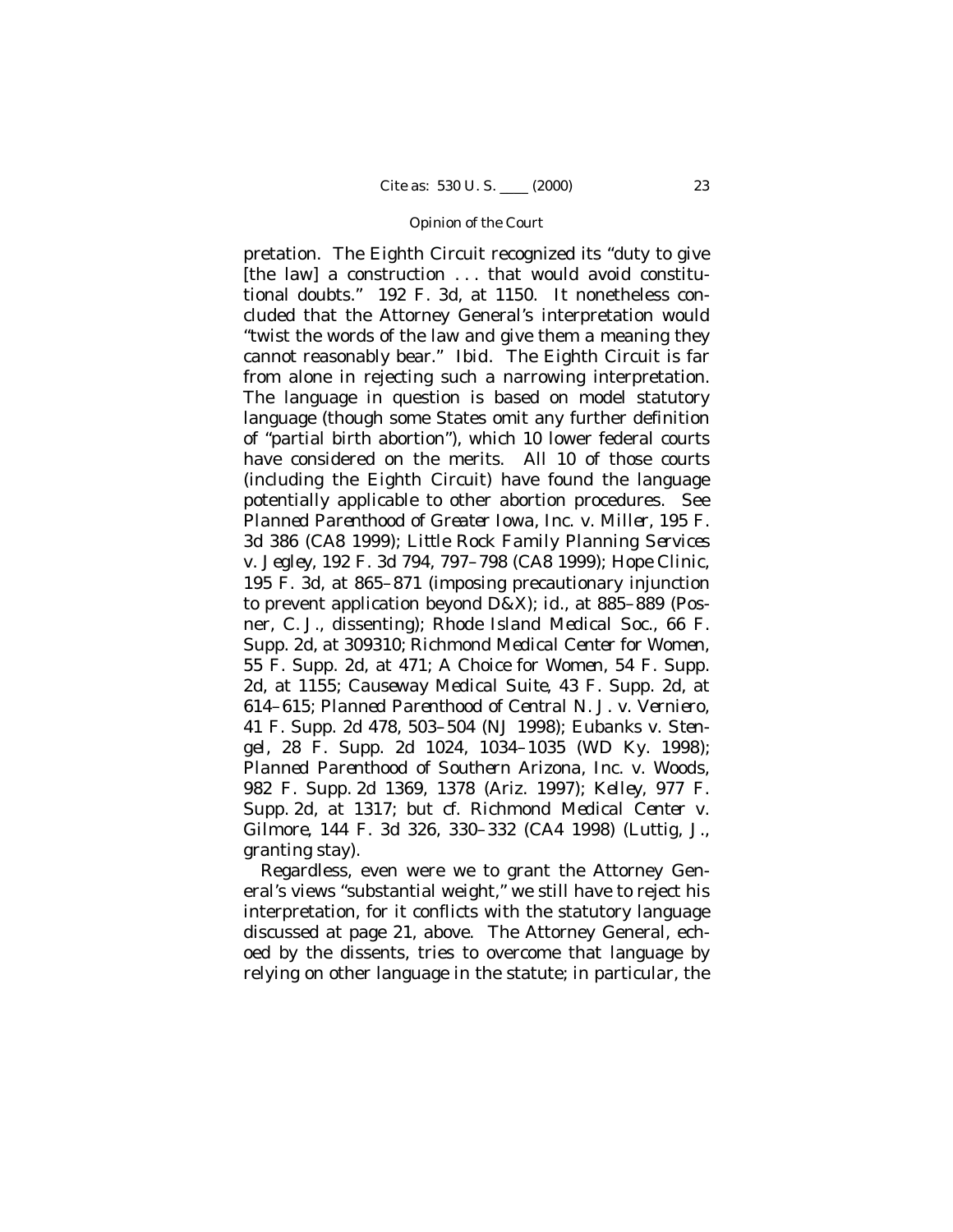#### Opinion of the Court

words "partial birth abortion," a term ordinarily associated with the D&X procedure, and the words "partially delivers vaginally a living unborn child." Neb. Rev. Stat. Ann. §28–326(9). But these words cannot help the Attorney General. They are subject to the statute's further *explicit statutory definition,* specifying that both terms include "delivering into the vagina a living unborn child, or a substantial portion thereof." *Ibid.* When a statute includes an explicit definition, we must follow that definition, even if it varies from that term's ordinary meaning. *Meese* v. *Keene*, 481 U. S. 465, 484–485 (1987) ("It is axiomatic that the statutory definition of the term excludes unstated meanings of that term"); *Colautti* v. *Franklin,* 439 U. S. at 392–393, n. 10 ("As a rule, 'a definition which declares what a term "means" . . . excludes any meaning that is not stated'"); *Western Union Telegraph Co.* v. *Lenroot*, 323 U. S. 490, 502 (1945); *Fox* v. *Standard Oil Co. of N. J.,* 294 U. S. 87, 95–96 (1935) (Cardozo, J.); see also 2A N. Singer, Sutherland on Statutes and Statutory Construction §47.07, p. 152, and n. 10 (5th ed. 1992) (collecting cases). That is to say, the statute, read "as a whole," *post*, at 20 (THOMAS, J., dissenting), leads the reader to a definition. That definition does not include the Attorney General's restriction— "the child up to the head." Its words, "substantial portion," indicate the contrary.

The Attorney General also points to the Nebraska Legislature's debates, where the term "partial birth abortion" appeared frequently. But those debates hurt his argument more than they help it. Nebraska's legislators focused directly upon the meaning of the word "substantial." One senator asked the bill's sponsor, "[Y]ou said that as small a portion of the fetus as a foot would constitute a substantial portion in your opinion. Is that correct?" The sponsoring senator replied, "Yes, I believe that's correct." App. 452–453; see also *id.,* at 442–443 (same senator explaining "substantial" would "indicate that more than a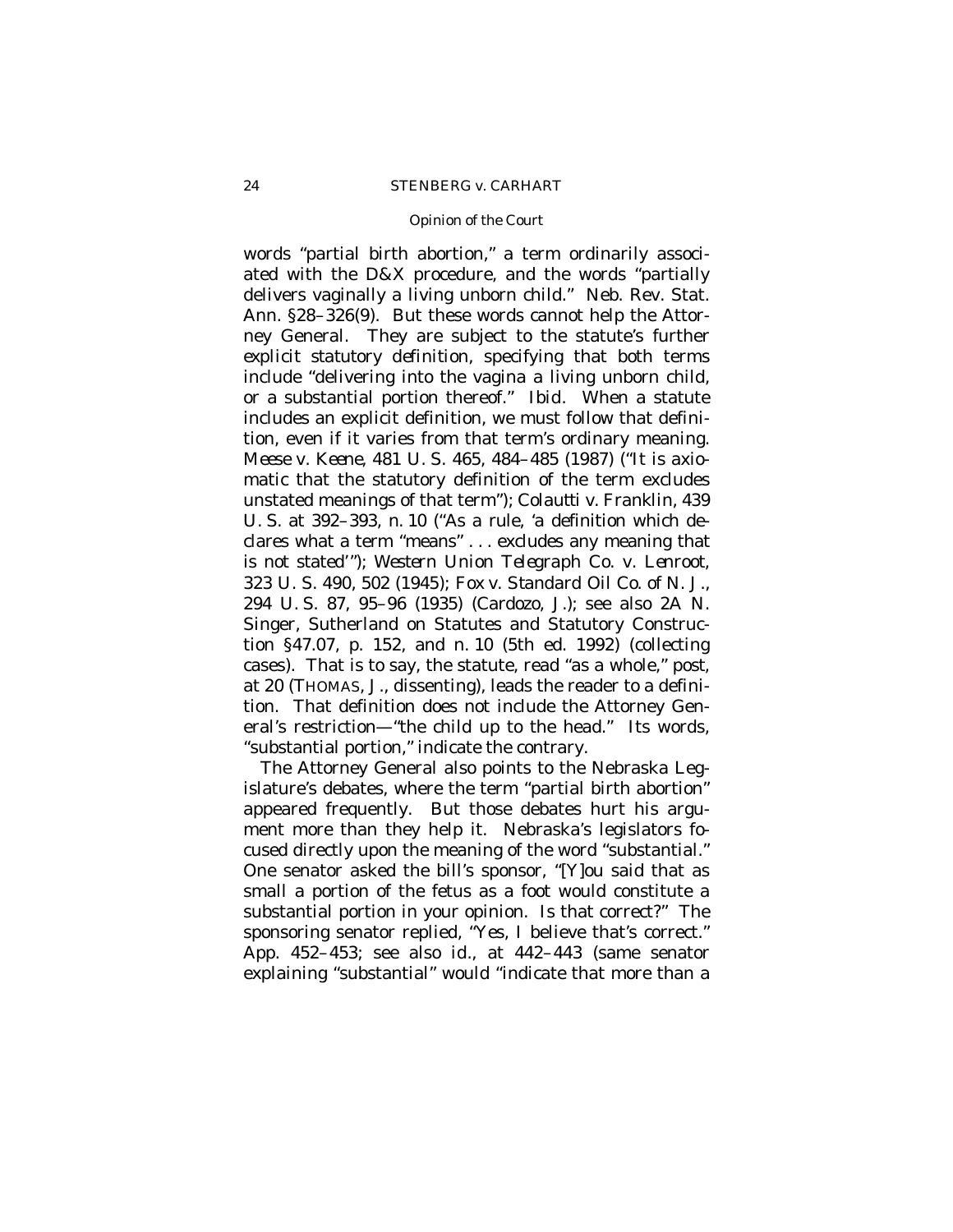little bit has been delivered into the vagina," *i.e.*, "[e]nough that would allow for the procedure to end up with the killing of the unborn child"); *id.,* at 404 (rejecting amendment to limit law to D&X). The legislature seems to have wanted to avoid more limiting language lest it become too easy to evade the statute's strictures— a motive that JUSTICE THOMAS well explains. *Post*, at 24–25. That goal, however, exacerbates the problem.

The Attorney General, again echoed by the dissents, further argues that the statute "distinguishes between the overall 'abortion procedure' itself and the separate 'procedure' used to kill the unborn child." Brief for Petitioners 16–18; *post,* at 13–14 (opinion of THOMAS, J.), 21 (opinion of KENNEDY, J.). Even assuming that the distinction would help the Attorney General make the D&E/D&X distinction he seeks, however, we cannot find any language in the statute that supports it. He wants us to read "procedure" in the statute's last sentence to mean "separate procedure," *i.e.*, the killing of the fetus, as opposed to a whole procedure, *i.e.*, a D&E or D&X abortion. But the critical word "separate" is missing. And the same word "procedure," in the same subsection and throughout the statute, is used to refer to an entire abortion procedure. Neb. Rev. Stat. Ann. §§28–326(9), 28–328(1)–(4) (Supp. 1999); cf. *Gustafson* v. *Alloyd Co.,* 513 U. S. 561, 570 (1995) ("[I]dentical words used in different parts of the same act are intended to have the same meaning" (internal quotation marks omitted)).

The dissenters add that the statutory words "partially delivers" can be read to exclude D&E. *Post*, at 12–13 (opinion of THOMAS, J.), 19–20 (opinion of KENNEDY, J.). They say that introduction of, say, a limb or both limbs into the vagina does not involve "delivery." But obstetric textbooks and even dictionaries routinely use that term to describe any facilitated removal of tissue from the uterus, not only the removal of an intact fetus. *E.g.*, Obstetrics: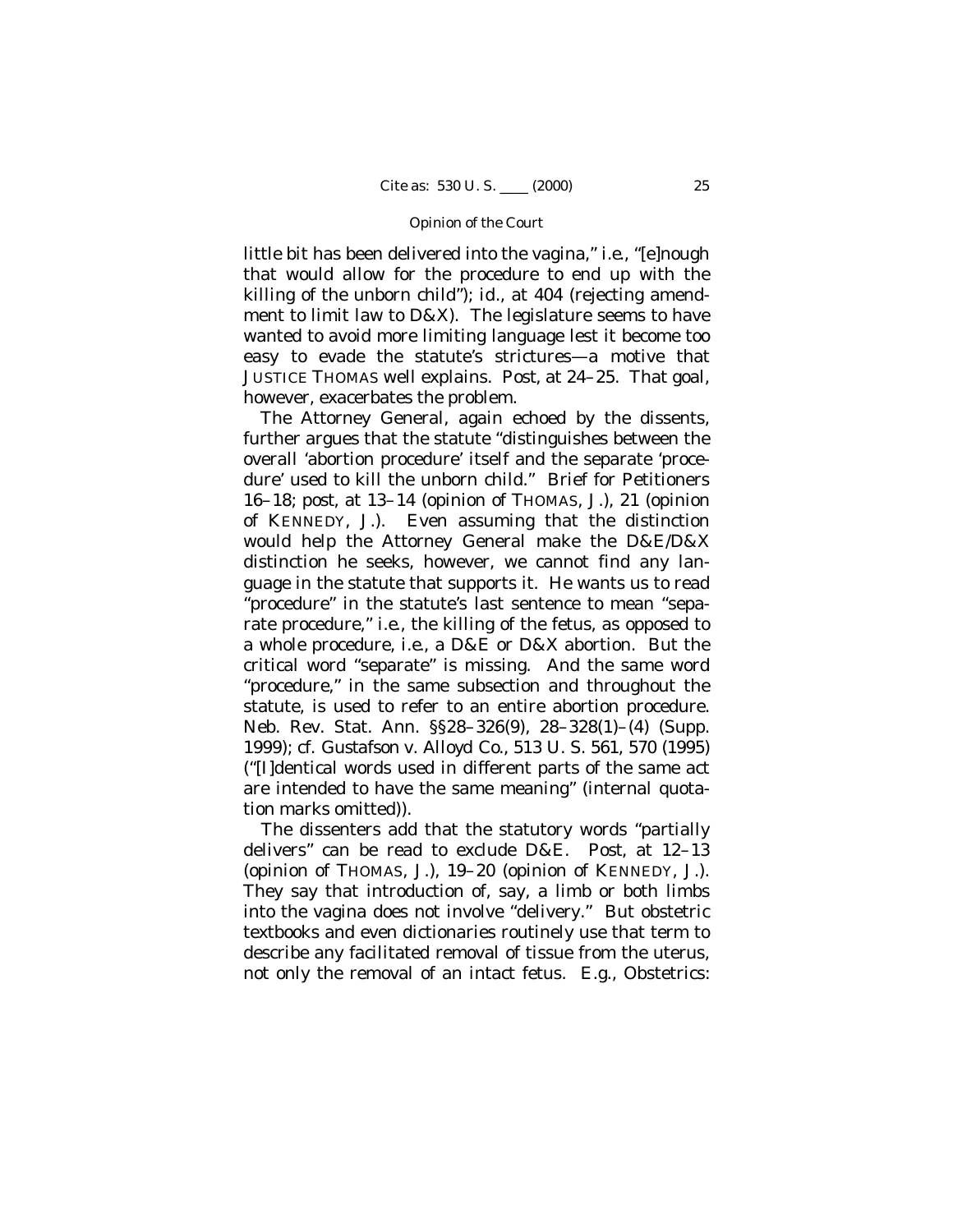#### Opinion of the Court

Normal & Problem Pregnancies, at 388 (describing "delivery" of fetal membranes, placenta, and umbilical cord in the third stage of labor); B. Maloy, Medical Dictionary for Lawyers 221 (3d ed. 1960) ("Also, the removal of a [fetal] part such as the placenta"); 4 Oxford English Dictionary 422 (2d ed. 1989) (to "deliver" means, *inter alia*, to "disburden (a women) of the foetus"); Webster's Third New International Dictionary (1993) ("[D]elivery" means "the expulsion or extraction of a fetus and its membranes"). In any event, the statute itself specifies that it applies *both* to delivering "an intact unborn child" *or* "a substantial portion thereof." The dissents cannot explain how introduction of a substantial portion of a fetus into the vagina pursuant to D&X is a "delivery," while introduction pursuant to D&E is not.

We are aware that adopting the Attorney General's interpretation might avoid the constitutional problem discussed in this section. But we are "without power to adopt a narrowing construction of a state statute unless such a construction is reasonable and readily apparent." *Boos* v. *Barry,* 485 U. S. 312, 330 (1988); *Gooding* v. *Wilson,* 405 U. S. 518, 520–521 (1972). For the reasons stated, it is not reasonable to replace the term "substantial portion" with the Attorney General's phrase "body up to the head." See *Almendarez-Torres* v. *United States,* 523 U. S. 224, 237– 239 (1998) (statute must be "genuinely susceptible" to two interpretations).

Finally, the law does not require us to certify the state law question to the Nebraska Supreme Court. Of course, we lack any authoritative state-court construction. But "we have never held that a federal litigant must await a state-court construction or the development of an established practice before bringing the federal suit." *City of Lakewood* v. *Plain Dealer Publishing Co.,* 486 U. S. 750, 770, n. 11 (1988). The Attorney General did not seek a narrowing interpretation from the Nebraska Supreme